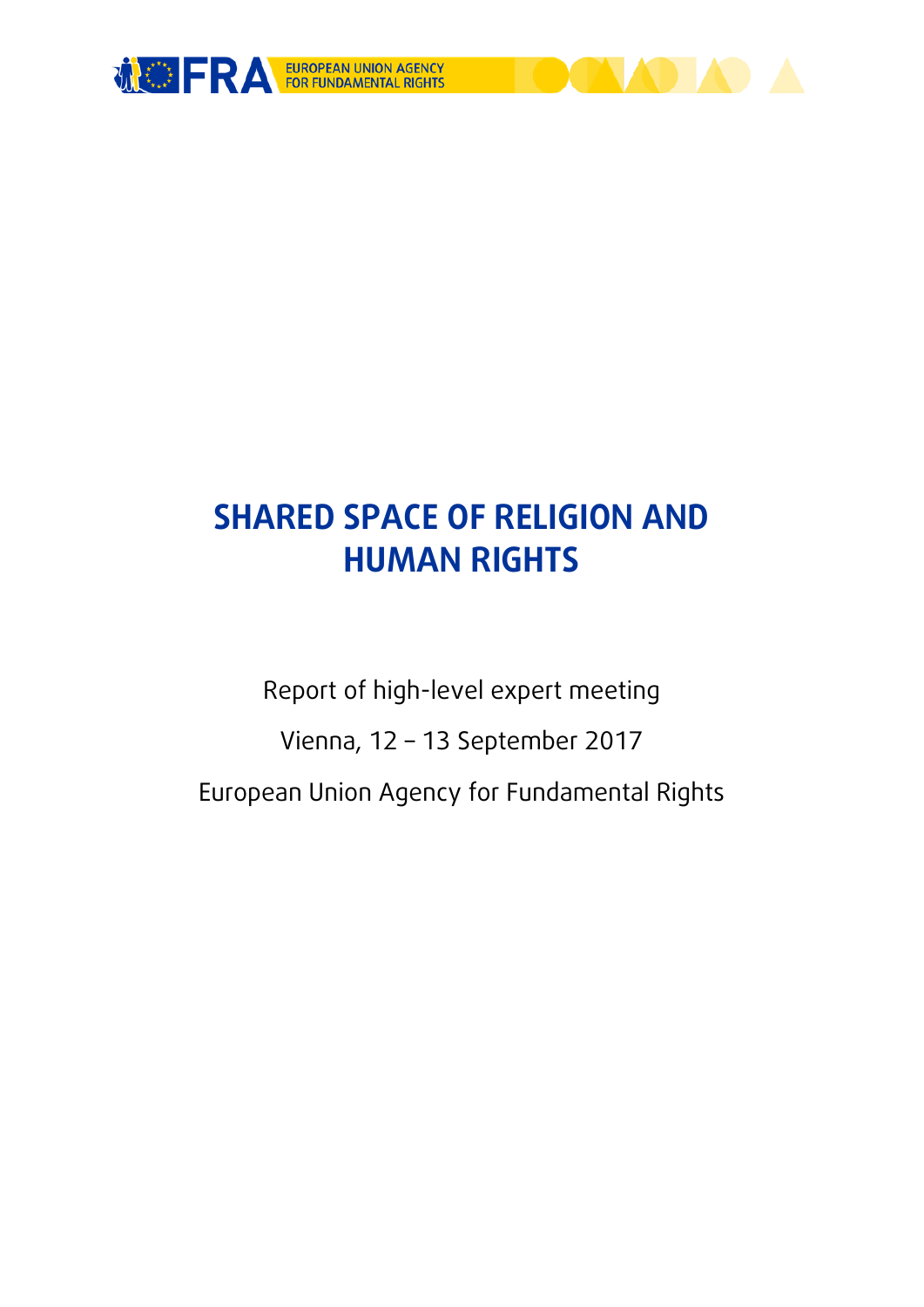More information on the European Union on the internet [\(http://europa.eu\)](http://europa.eu).

Luxembourg: Publications Office of the European Union, 2017

FRA – print: ISBN 978-92-9491-921-2 doi:10.2811/275636 TK-05-17-254-EN-C FRA - web: ISBN 978-92-9491-920-5 doi:10.2811/058789 TK-06-17-254-EN-N

© European Union Agency for Fundamental Rights, 2017

Reproduction is authorised provided the source is acknowledged.

For any use or reproduction of photos or other material that is not under the European Union Agency for Fundamental Rights copyright, permission must be sought directly from the copyright holders.

#### *Printed by the Publications Office in Luxembourg*

Neither the European Union Agency for Fundamental Rights nor any person acting on behalf of the European Union Agency for Fundamental Rights is responsible for the use that might be made of the following information.

PRINTED ON PROCESS CHLORINE-FREE RECYCLED PAPER (PCF)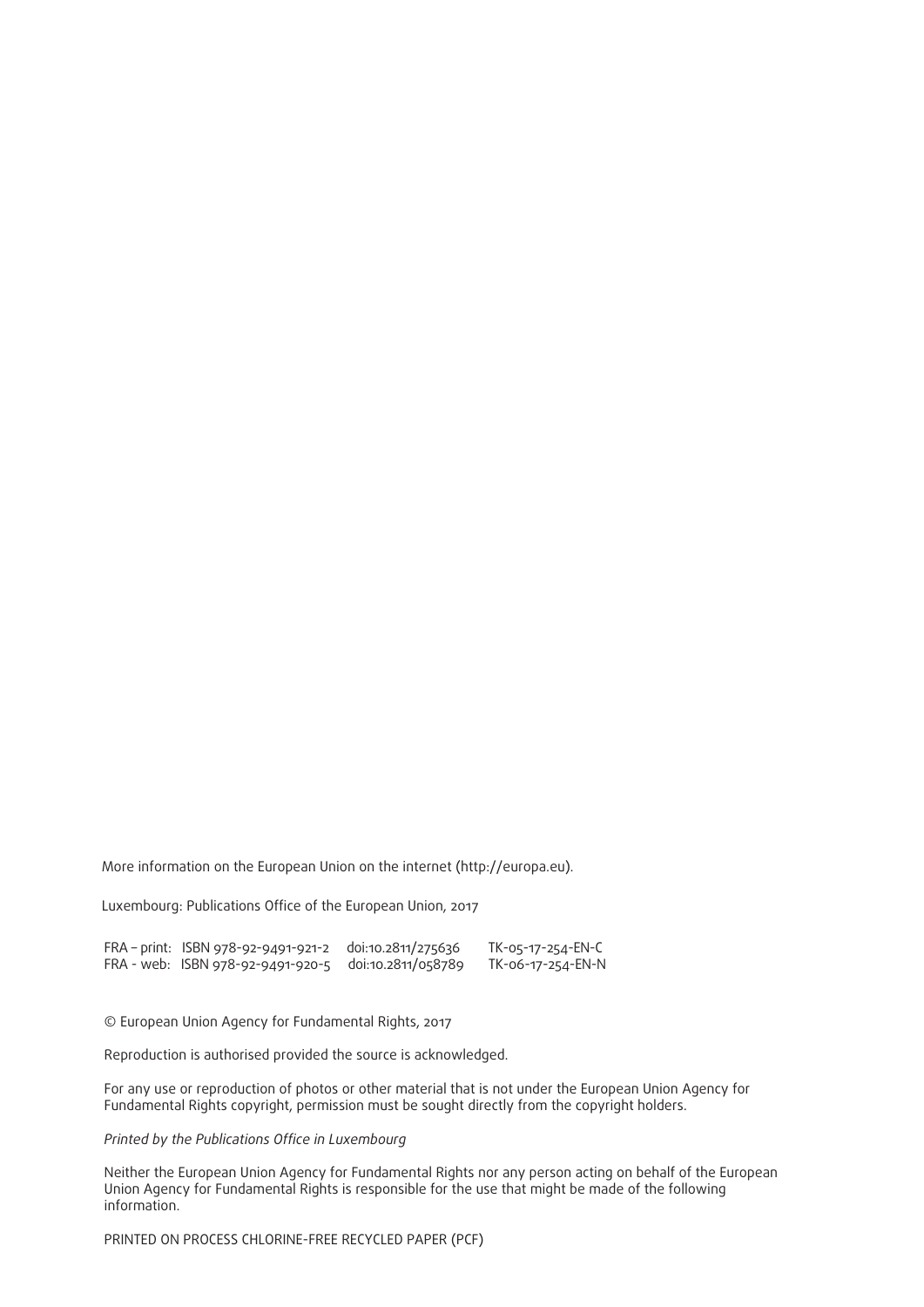### **Contents**

| Shared values: religion and the EU Charter of Fundamental Rights 10 |  |
|---------------------------------------------------------------------|--|
|                                                                     |  |
|                                                                     |  |
|                                                                     |  |
|                                                                     |  |
|                                                                     |  |
|                                                                     |  |
|                                                                     |  |
|                                                                     |  |
|                                                                     |  |
|                                                                     |  |
|                                                                     |  |
|                                                                     |  |
|                                                                     |  |
|                                                                     |  |
|                                                                     |  |
|                                                                     |  |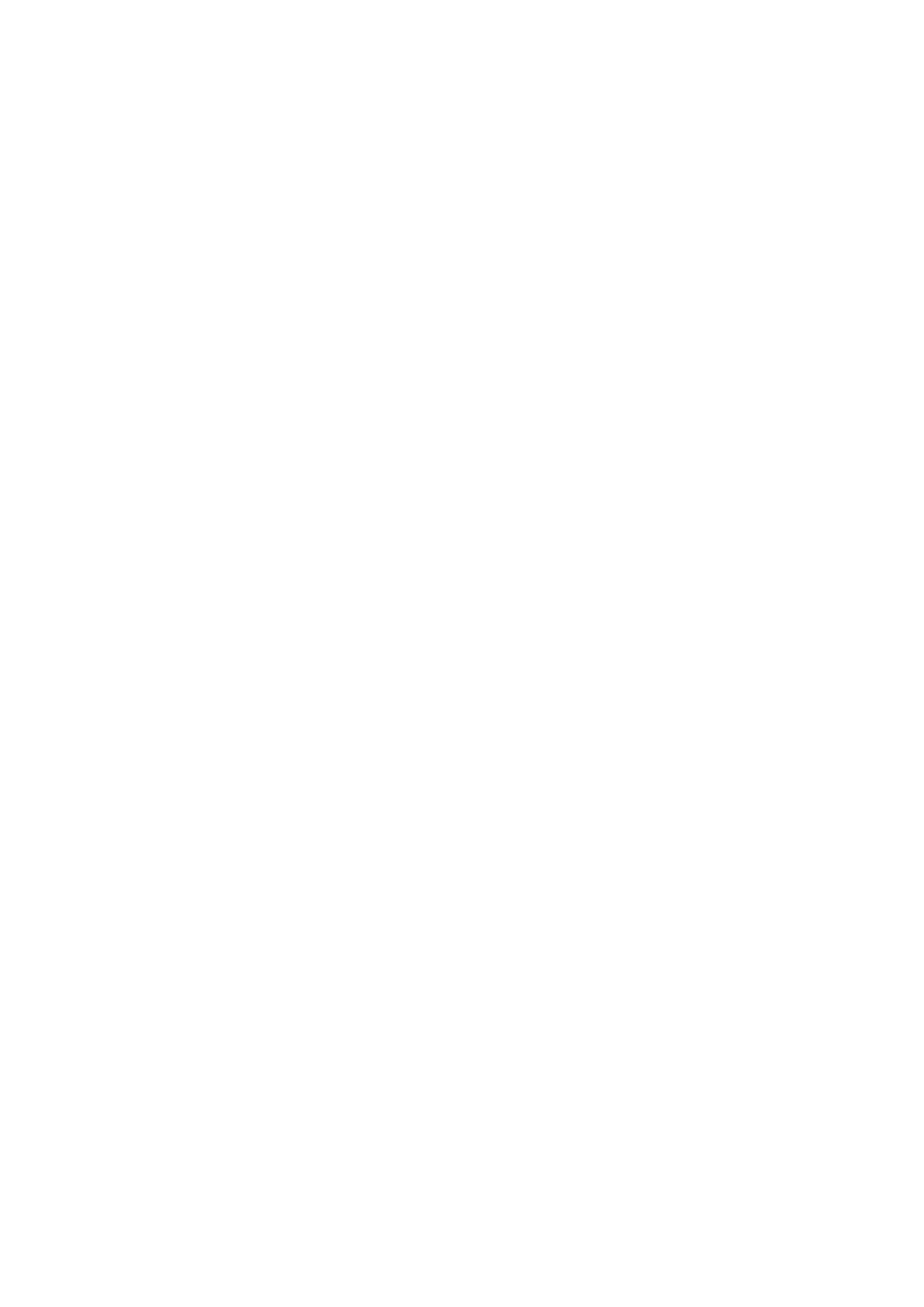# <span id="page-4-0"></span>**Introduction**

Religious scholars, clerics, representatives of religious communities and human rights experts explored the shared space of religion and human rights at a highlevel expert meeting organised by the European Union's independent centre for fundamental rights excellence, the EU Agency for Fundamental

"There is a need to develop a language that transcends differences between religion and human rights."

Rights (FRA). In their discussions, they sought to identify the untapped potential for joint action and cooperation between those motivated by religion and those motivated by human rights to create fair and just societies. Participants explored the following issues:

- the commonalities between religion and human rights;
- how religion can inspire action to promote human rights;
- how to forge alliances between religiously inspired actors and human rights actors;
- how human rights actors can support and reach out to religious communities;
- how to engage the potential for human rights action of those motivated by religion most effectively;
- how to improve co-operation between religious communities on specific human rights issues;
- how to overcome obstacles to joint action in the area of religion and human rights;
- how to create a communicative space between religion and human rights;
- the role of FRA in promoting and supporting the cooperation of religious and human rights communities in the EU.

FRA organised this high-level expert meeting in Vienna on 12-13 September 2017, bringing together participants and written contributions from different EU Member States and perspectives. These included religious scholars, clerics, human rights academics, representatives of religious communities and religiously inspired human rights actors, representatives of civil society organisations (CSOs) and officials from the European Commission and the United Nations (UN). It is important to note that participants did not always agree with each other or come to the same conclusions.

A FRA staff background paper on the topic of shared space of religion and human rights informed the expert meeting, parts of which are highlighted in grey coloured boxes within this report. Selected findings on Muslims' experiences of discrimination from the Second European Union Minorities and Discrimination Survey (EU-MIDIS II)<sup>1</sup> were also presented and discussed with participants. The discussions took place in the Chatham House format, so individual comments by participants are not attributed.

<sup>&</sup>lt;sup>1</sup> See th[e selected findings.](http://fra.europa.eu/en/publication/2017/eumidis-ii-muslims-selected-findings)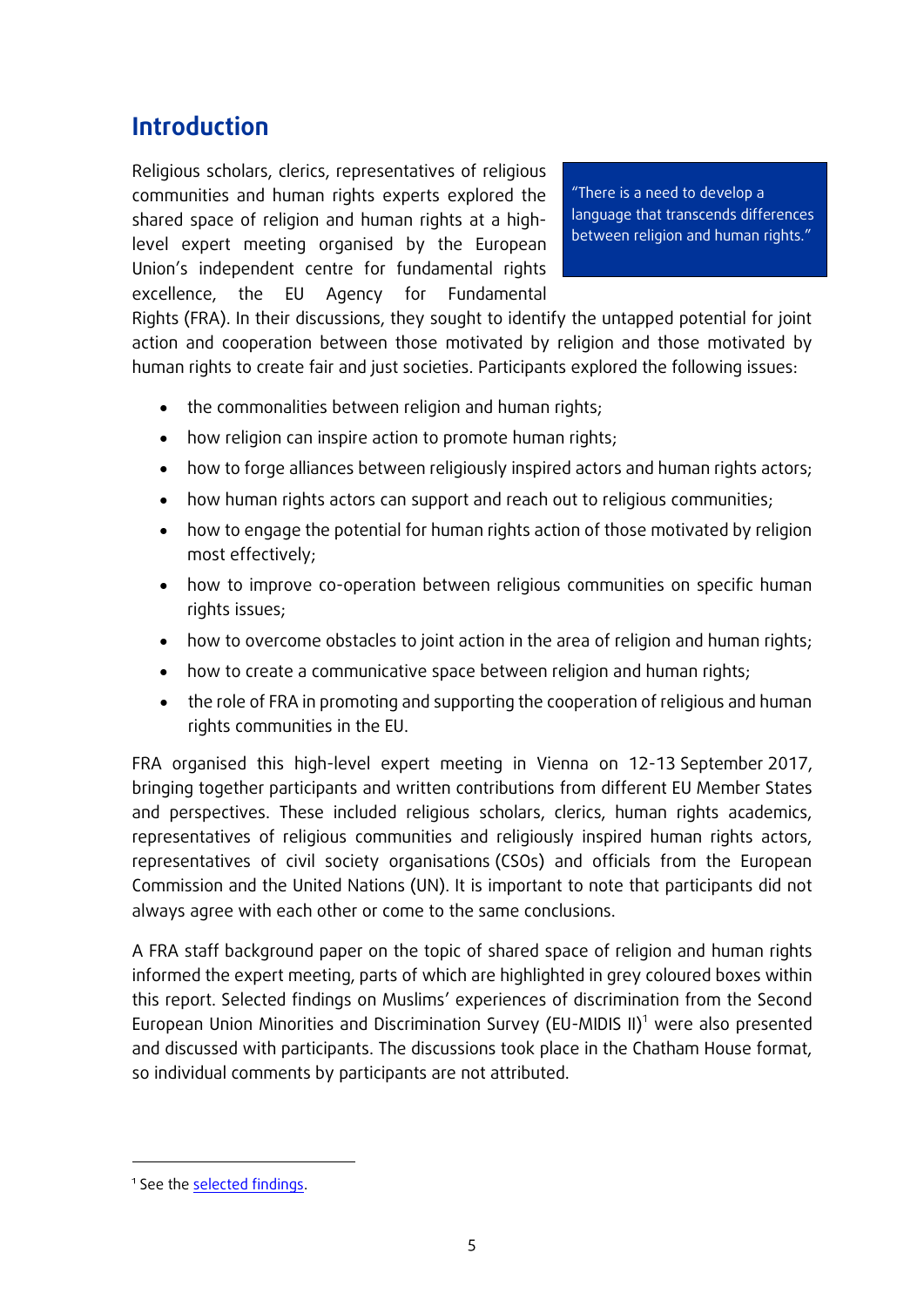This report distils the discussions among participants and concludes with the action points that emerged, including on the possible role of FRA in the shared space of religion and human rights. It distinguishes throughout between the human rights community and religious communities/the religious sphere, and human rights actors and religious actors. These are, however, only rough-and-ready distinctions. They reflect a world in which people motivated by a human rights vision and people motivated by religion often diverge and are sometimes at odds over specific ethical issues.

There are, nevertheless, human rights activists whose activism is based on religious conviction. Moreover, some of the core concepts in human rights discourse can be found, *mutatis mutandis*, in the scriptures and the teachings of various religions. The existence of this overlap was an integral part of the discussions at the expert meeting, and it is reflected at various points in the report.

# <span id="page-5-0"></span>**Religion in Europe**

Over the centuries, differences relating to religion have been a source of tension, conflict and war in Europe. As some of these wars ended, determining how to treat the religion of the people in conquered (or regained) territories became a matter of inter-state concern. In 1648, the Peace of Westphalia, which ended the 30-year religious wars in Europe, established the principle of national sovereignty, and gave each ruler the right to determine the religion of his own state. Subsequently, the 1878 Treaty of Berlin guaranteed non-discrimination in civil and political rights for religious minorities, including freedom of worship. Minority treaties that emerged after World War I sought to protect specific minority groups including their right to the free exercise of religion. These pacts focused on states, not individuals, and the principal aim of the treaties was conflict avoidance and political stability. The treaties assured certain protections for minority groups, but individuals could not directly challenge them through national courts.<sup>2</sup>

With the adoption of the Universal Declaration of Human Rights (UDHR) in 1948 by the United Nations, there was recognition and endorsement of a universal, individual right to freedom of religion for every person. Since then, other human rights treaties and instruments have guaranteed an individual right to freedom of thought, conscience and religion, along with wide assurances of non-discrimination in other areas of life. These include the International Covenant on Civil and Political Rights (ICCPR), $3$  the European Convention on Human Rights (ECHR)<sup>4</sup> and the EU Charter of Fundamental Rights.<sup>5</sup>

<sup>1</sup>  $\overline{2}$ Felice Gaer (2009), "Religious Freedom", in *Encyclopedia of Human Rights*, Ed. David P. Forsythe, Oxford University Press, Vol. 4, pp. 323-3.24.

<sup>3</sup> UN General Assembly, *[International Covenant on Civil and Political Rights](http://www.ohchr.org/EN/ProfessionalInterest/Pages/CCPR.aspx)*, 16 December 1966, United Nations, Treaty Series, Vol. 999.

<sup>4</sup> Council of Europe (1950) *[European Convention of Human Rights](http://www.echr.coe.int/Documents/Convention_ENG.pdf)*, Rome, 4 November 1950.

<sup>5</sup> European Union, *[Charter of Fundamental Rights of the European Union](http://eur-lex.europa.eu/legal-content/EN/TXT/?uri=CELEX:12012P/TXT)*, 26 October 2012, 2012/C 326/02.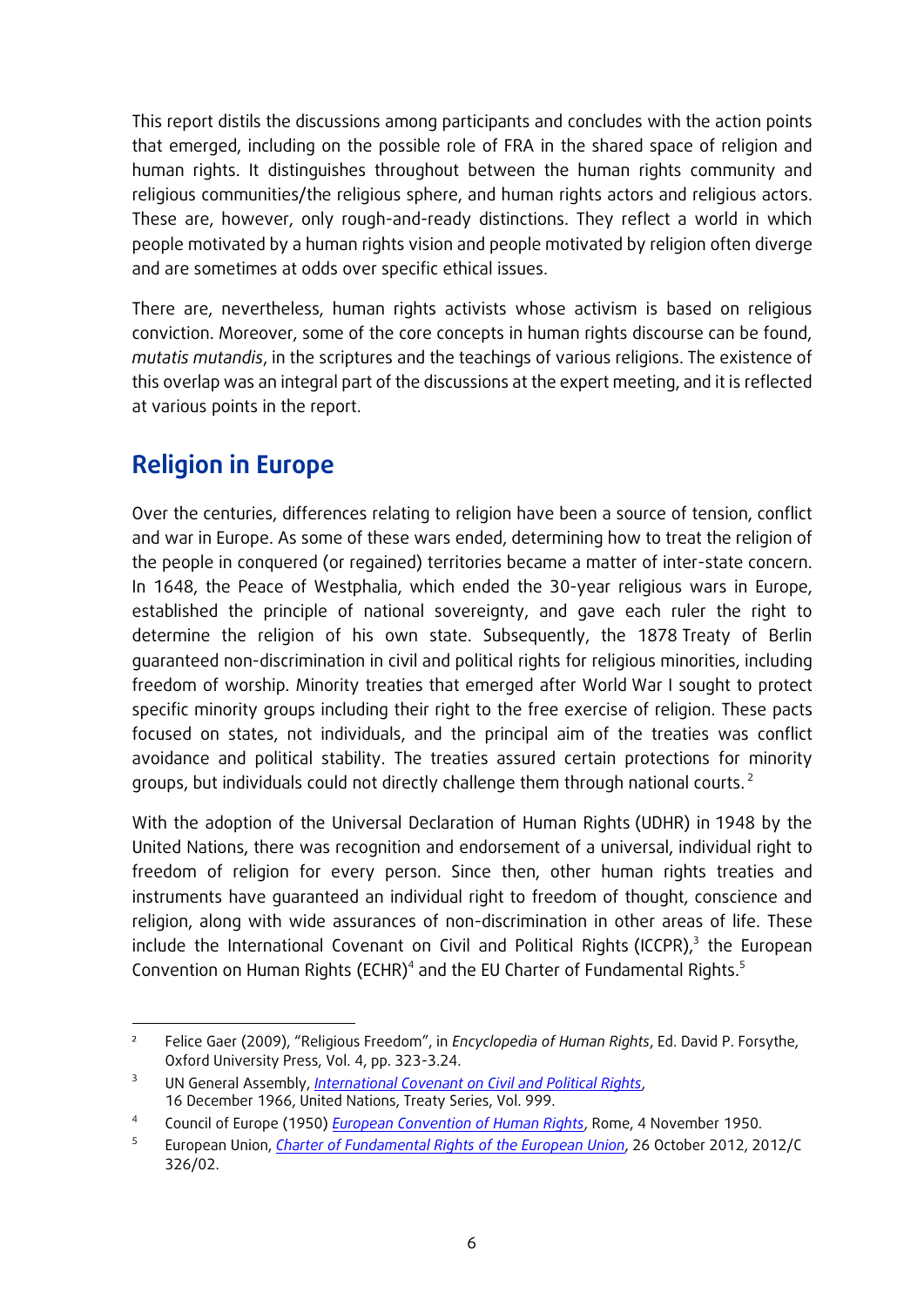A range of social processes, such as the rise of new religions and the revival of others, significant migration flows between European states and from outside Europe are changing the religious landscape of the EU and individual Member States.<sup>6</sup> In spite of the perceived secularisation of Europe, the 2012 Eurobarometer statistics on religiosity indicate that the majority of European citizens feels an affiliation to a religion or faith. Religion has long been a part of human lives and society. It provides a set of values by which many individuals and communities govern themselves.

At EU level, this is recognised in the Treaty on the Functioning of the European Union. The Treaty mandates a regular dialogue between the European Union and churches, religious associations and communities, as well as philosophical and non-confessional organisations.<sup>7</sup> It was established in the beginning of the 1990s by the then EU Commission President Jacques Delors and offers an opportunity to engage in the European policymaking process. Currently, the dialogue is under the responsibility of First Vice President Frans Timmermans. Meanwhile, the European Parliament conducts its dialogue under the responsibility of First Vice President Mairead McGuinness.

### <span id="page-6-0"></span>**From clashes to shared values and principles**

*"Globalisation has created profound anxieties and fears that are often exploited for narrow political agendas that find tribalism. The antidote of tribalism requires the values of empathy and solidarity that are expressed in the universal vision of both religions and Human rights."*

UN Special Rapporteur Ahmed Shaheed

1

As noted in a background paper presented at the meeting, much of the focus of the contemporary debate about religion and human rights in Europe (and beyond) is on the 'clashes' between 'religion' and 'human rights' or on the likelihood of conflict based on religious difference. Contemporary clashes between religion and human rights have included conflicts over displaying or wearing religious symbols (in public life, in schools) and/or requests for exemptions from non-discrimination laws (for example, regarding hiring practices or whether civil servants perform same-sex marriages; or with regard to prescribing or using birth control).

For an overview of global trends, see [The Changing Global Religious Landscape.](http://www.pewforum.org/2017/04/05/the-changing-global-religious-landscape/)

<sup>&</sup>lt;sup>7</sup> Article 17 of the Treaty on the Functioning of the European Union (TFEU) specifies that: "1. The Union respects and does not prejudice the status under national law of churches and religious associations or communities in the Member States. [For more information on this dialogue, se[e Dialogue of the EU institutions with religious and non-confessional organisations.](http://www.europarl.europa.eu/RegData/etudes/ATAG/2016/589769/EPRS_ATA(2016)589769_EN.pdf)] 2. The Union equally respects the status under national law of philosophical and non-confessional

organisations.

<sup>3.</sup> Recognising their identity and their specific contribution, the Union shall maintain an open, transparent and regular dialogue with these churches and organisations."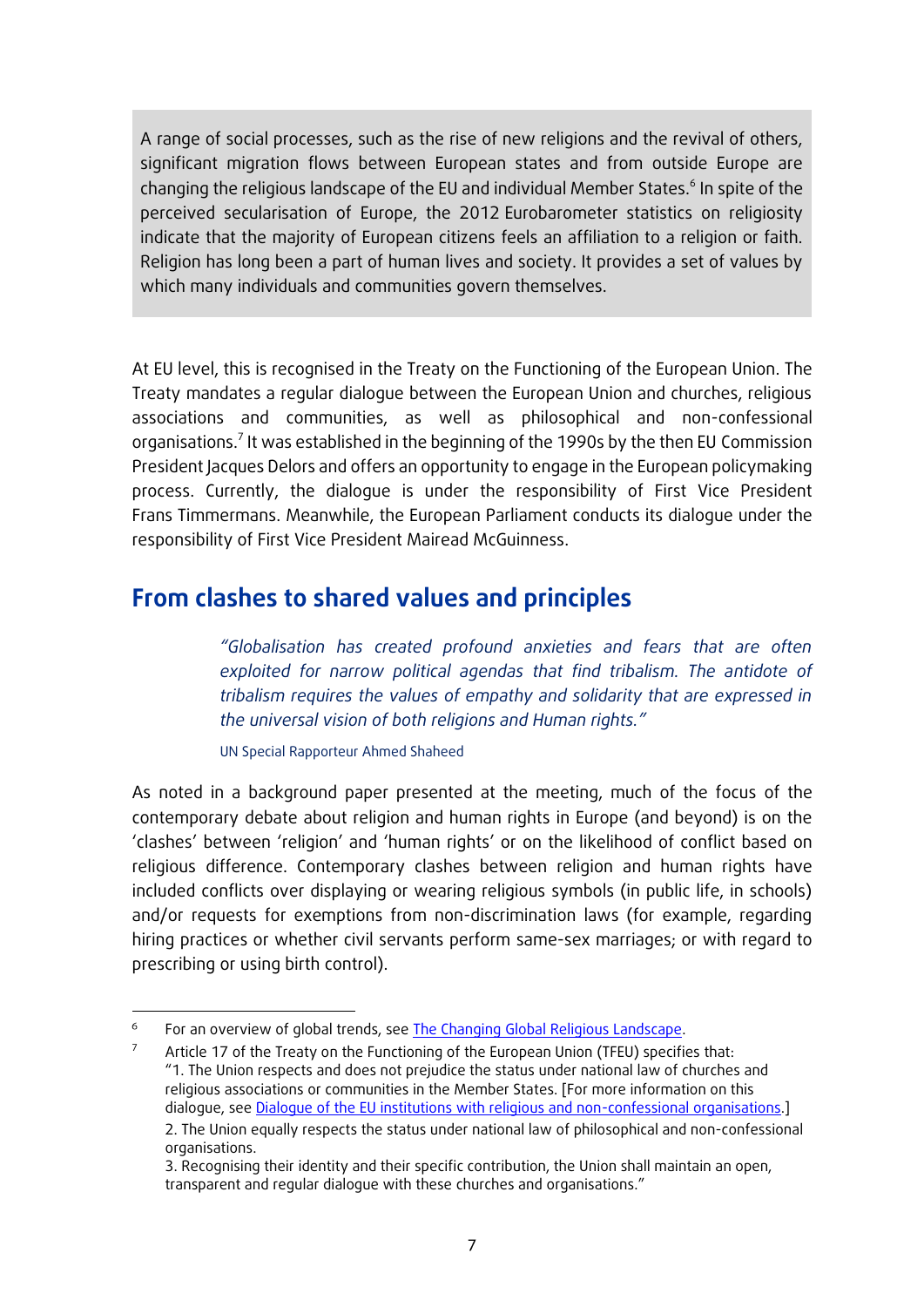The background paper also noted that there are many commonalities of diverse religious and human rights groups, namely shared origins, values and goals, which bring these two communities together. In this context, some participants argued that building bridges

between 'religion' and 'human rights' is much needed. One such example is the current campaign of the UN High Commissioner for Human Rights calling on everyone to "[s]tand up for someone's human rights." This mirrors the 'Golden Rule' common to so many religions: "[d]o unto others as you would have them do unto you".

"From a human rights perspective, some religions are based more on an ancient jurisprudence, whereas others have explicitly incorporated the language of rights. These are very long-term developments, which should be approached in a differentiated manner."

Furthermore, the background paper pointed out that there were many examples of religious writings throughout history that closely resemble, in substance if not in form, human rights discourse, and concepts of universality and pluralism.

From a faith perspective, a theologian argued, the case for adopting a human rights approach can be made by appealing to values and showing how ethical claims follow from certain key concepts. A plurality of different movements exists within religions, with much attention given to issues such as justice. Some participants noted that, to identify common values and common ground with human rights, debates need to take place not just between religious actors and human rights actors, but also within religions.

### <span id="page-7-0"></span>**Shared values**

### **Religion and the international human rights framework**

There are many shared concepts between religion and human rights. The drafter of the 1948 Universal Declaration of Human Rights (UDHR), René Samuel Cassin, Nobel Peace Prize Laureate, went so far as to embed religious values in the concept of human rights. Cassin was a French jurist and judge, who fled fascism. Article 1 of the UDHR begins with the injunction that "[we] should act towards one another in a spirit of brotherhood". This, he explained, corresponds to two iconic biblical injunctions: "[l]ove thy neighbour as thyself", and "[y]ou shall not oppress a stranger, for you once were strangers". Another example of this is the so-called 'Golden Rule': the idea that one should treat others as one would like to be treated oneself.<sup>8</sup> Indeed, taking the EU Charter of Fundamental Rights as a basis, it is possible to find values shared with many different religious traditions. The background paper noted a number of these, which are outlined below.

 $\overline{a}$ For examples in a range of religions, see e.g. Jeffrey Wattles (1987), *Levels of Meaning in the Golden Rule*, Journal of Religious Ethics, p. 106.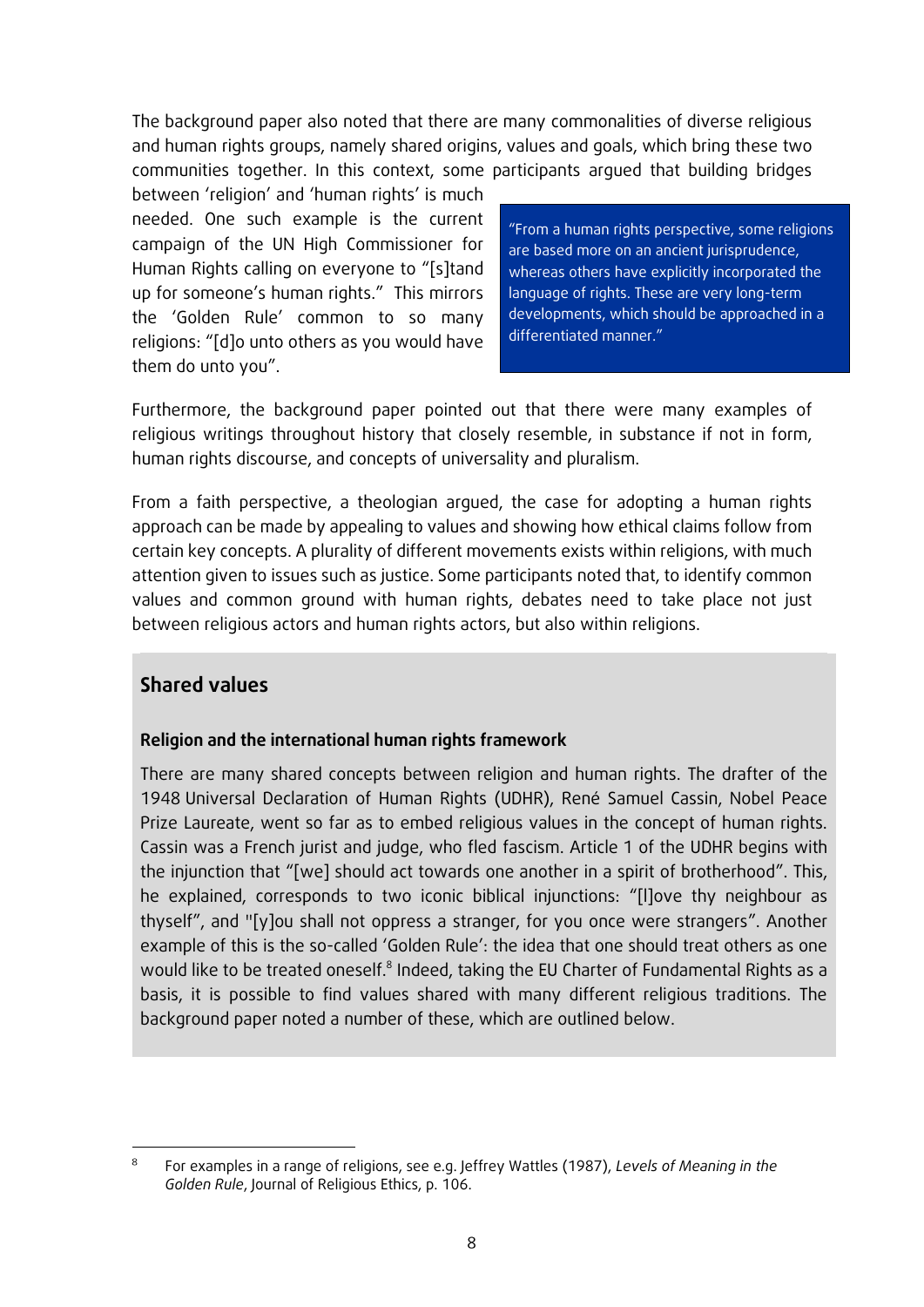### **Christianity**

The concept of human dignity (*dignitas humanae substantiae)* appeared as early as the Christmas Oration. This contained the earliest collection of prayers in the Western church, namely those in the *Sacramentarium Leonianum*, and was included in the Oration in the Holy Mass to

"Resolving clashes within one religion may be as important as those between 'religion' *per se* and 'human rights.' Determining how to transform such clashes within religions is not merely a theoretical issue – it can lead to changing the conversation altogether."

be spoken after the offering.<sup>9</sup> Catholicism features the idea of 'natural law'. In the 13th century, St. Thomas Aquinas listed what everyone is entitled to in a commonwealth under God, e.g. a right not to be killed, physically harmed by another private person, subjected to loss or damage of property, or falsely accused.<sup>10</sup> In the 16th century, Francisco de Vitoria and Bartolomé de las Casas protested the treatment of indigenous Americans based on what they argued were their 'natural rights' to life, freedom, property and culture.<sup>11</sup> In the 17th century Dutch Republic, Grotius argued for both the individual freedom of conscience, and the collective right to freedom of religion.<sup>12</sup>

### **Judaism**

Rabbi David Rosen has pointed out that "Maimonides rules on the basis of the Talmud that "[w]e are obliged to maintain the poor of idolaters, attend to their sick and bury their dead, as we do with those of our own community, for the sake of the ways of peace."<sup>13</sup> He emphasises that this obligation flows from the idea of *Imitatio Dei* (i.e., emulating the Divine Attributes) relating it to conduct towards "the other". In effect, it clarifies that respecting and protecting human rights is [a] Divine imperative."<sup>14</sup>

### **Islam**

Muslim scholars have affirmed that Qur'anic values of 'justice' 'mercy and 'goodness' are also apparent. The concept of love and respect is present in several traditions of Prophet Muhammad: "[y]ou will not enter paradise until you believe, and you will not believe until you love one another".<sup>15</sup> Furthermore, He said: "[n]o [unprovoked] harm is allowed, neither is [provoked] harm". $^{16}$ 

On one occasion, Prophet Muhammad said: "[b]e merciful to those on the earth and the One above the heavens will have mercy upon you."<sup>17</sup> Additionally, "[b]e merciful to others and you will receive mercy. Forgive others and Allah will forgive you."<sup>18</sup>

### **Hinduism, Buddhism and Jainism**

All three religions share the concept of nonviolence (in classical Sanskrit, *Ahimsa*). The *Chāndogya Upaniṣad*, dated to the 8th or 7th century BCE, one of the oldest Upanishads, has the earliest evidence for the use of the word *Ahimsa*. <sup>19</sup> The word refers to nonviolence, and it applies to all living beings—including animals—in ancient Indian religions. It implies the total avoidance of harming of any kind of living creatures not only by deeds, but also by words and in thoughts. The concept was famously one of the ideological roots of the Indian independence movement. To this date, it also underpins widely followed traditions of religiously inspired vegetarianism in Hinduism, Buddhism and Jainism.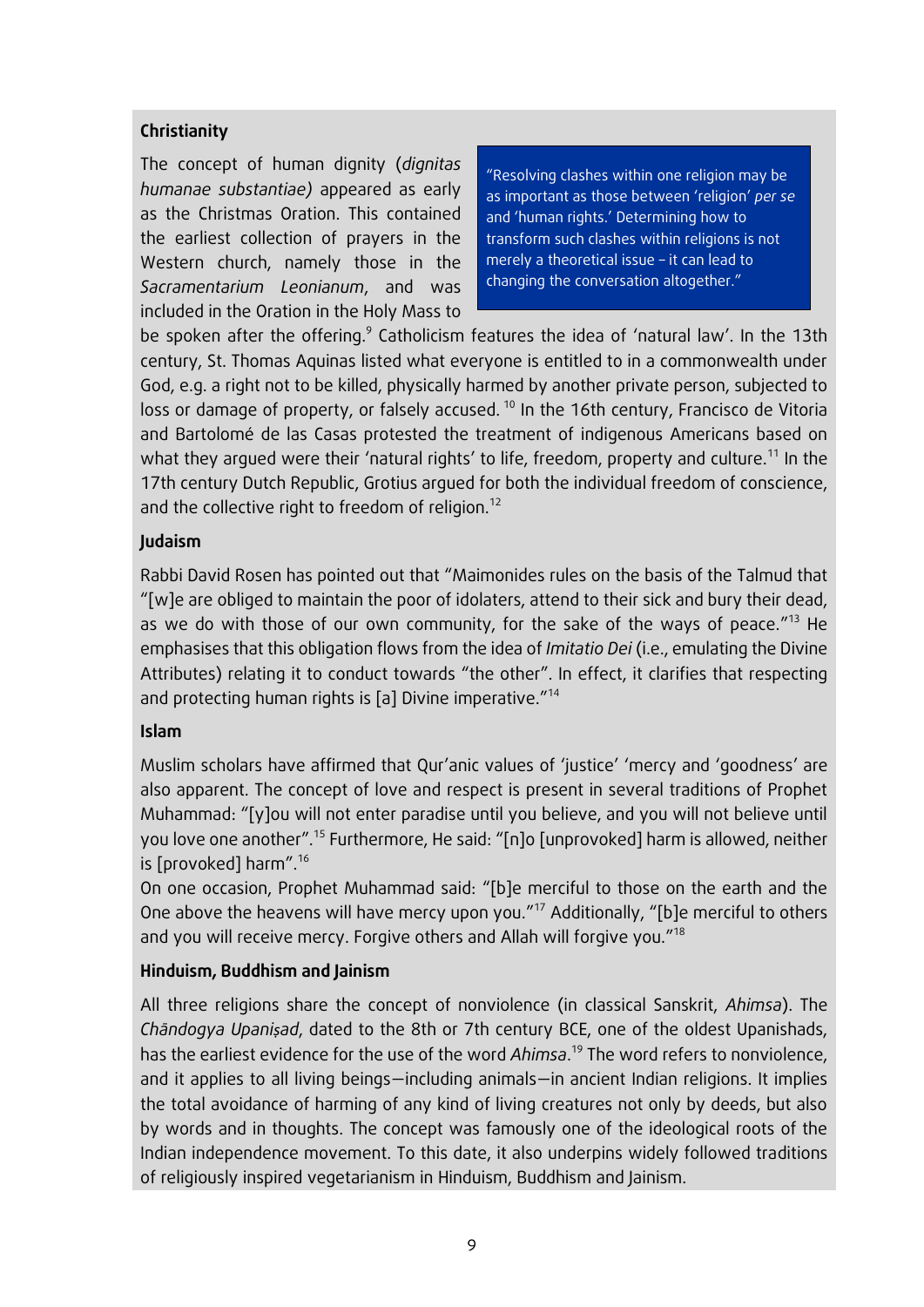### <span id="page-9-0"></span>**Shared values: religion and the EU Charter of Fundamental Rights**

#### **Human dignity**

Title I of the Charter outlines the notion of 'human dignity' in a series of rights.<sup>20</sup> As noted in the background paper, this concept is also contained in many religions. Judaism, for example, stipulates that "[m]an has dignity because his creation is derived from his creation in the image of God".<sup>21</sup> Catholicism also recognises human dignity as a key value; as noted in its key declaration in religious freedom, "the right to religious freedom has its foundation in the very dignity of the human person as this dignity is known through the revealed word of God and by reason itself".<sup>22</sup> As the Templeton Prize Laureate Tomáš Halík recently put it, "to believe in God the Father who created all people in his own image is to commit oneself to respect the dignity of every human person and his or her fundamental rights."<sup>23</sup> In Hinduism, every human being (and actually every living being) shares a divine spark (*Atman*) with the divine (*Brahman*).

#### **Freedoms**

Title II of the Charter outlines a range of freedoms.<sup>24</sup> Freedom is also a value recognised in many of the world's religions. A number of examples were noted in the background paper.

<sup>1</sup>  $\circ$ Traer, R. (1991), *[Faith in Human Rights: Support in Religious Traditions for a Global Struggle](http://www.religionhumanrights.com/Religion/Christian/Catholic/catholics.fhr.htm)*, Washington, DC: Georgetown University Press.

<sup>10</sup> Van der Ven, J. (2012), *The religious scope of human rights*, in: Orthodox Christianity and Human Rights, Eastern Christian Studies 13, Leuven- Paris- Walpole, MA. p. 20.

 $11$  *Ibid.* 

<sup>12</sup> *Ibid.*

<sup>13</sup> Rabbi David Rosen (2009), *[Democracy, Rule of Law and Human Rights in](https://www.rabbidavidrosen.net/wp-content/uploads/2016/03/Democracy-Rule-of-Law-and-Human-Rights-in-Judaism-March-2009.pdf) Judaism*, and the sources cited there.

<sup>14</sup> *Ibid.*

<sup>15</sup> Muhammad Ali Alkhuli (1984), *Traditions of Prophet Muhammad*, Dar Alfalah (2000). p. 93.

<sup>16</sup> Al-Imam Al-Nawawi, *Forty Hadiths*, Hadith 32, p.128.

<sup>17</sup> A-Tirmidhi, *Sunan Al-Tirmindhi*, Hadith No. 1924

<sup>18</sup> Ibn Hanbal, Ahmad, *Musnad Ahmad*, Hadith No. 7001

<sup>19</sup> Unto Tähtinen (1964), *Non-violence as an Ethical Principle*, Turun Yliopisto, Finland, PhD Thesis, pp. 2-5.

<sup>&</sup>lt;sup>20</sup> Human dignity constitutes both Title I of the Charter and its first Article, which states that "[h]uman dignity is inviolable. It must be respected and protected."

<sup>21</sup> Barak, A. (2015), *Human Dignity*, Cambridge University Press, Cambridge p. 19, and the sources cited there.

*<sup>22</sup>* Pope Paul VI (1965[\) Declaration on Religious Freedom](http://www.vatican.va/archive/hist_councils/ii_vatican_council/documents/vat-ii_decl_19651207_dignitatis-humanae_en.html) *Dignitatis Humanae*, on the Right of the [Person and of Communities to Social and Civil Freedom in Matters Religious.](http://www.vatican.va/archive/hist_councils/ii_vatican_council/documents/vat-ii_decl_19651207_dignitatis-humanae_en.html)

<sup>&</sup>lt;sup>23</sup> [Tomáš Halík speaks on the Big Qu](https://www.youtube.com/watch?v=aMu5nNNWksY)estions (full version), Templeton Prize 2014.

<sup>&</sup>lt;sup>24</sup> Specifically, it covers the Right to liberty and security; respect for private and family life; protection of personal data; the right to marry and right to found a family; the freedom of thought, conscience and religion; the freedom of expression and information; the freedom of assembly and of association; the freedom of the arts and sciences; the right to education; the freedom to choose an occupation and right to engage in work; the freedom to conduct a business; the right to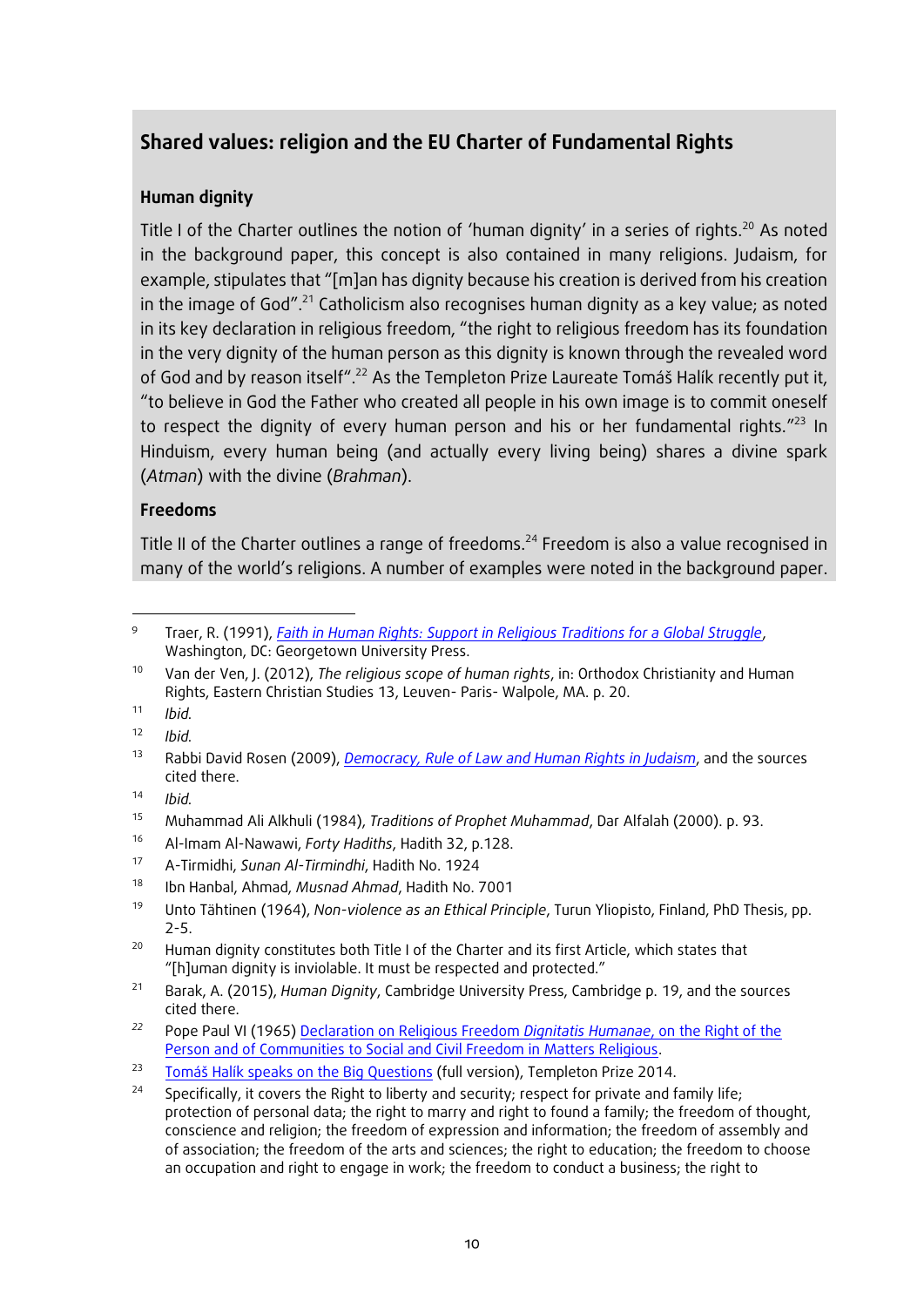In Catholicism, for example, freedom is "the power, rooted in reason and will, to act or not to act, to do this or that, and so to perform deliberate actions on one's own responsibility. By free will, one shapes one's own life. Human freedom is a force for growth and maturity in truth and goodness; it attains its perfection when directed toward God, our beatitude." 25 Indian religious traditions affirm religious pluralism and, thus, underpin the freedom of religion. The Buddhist Emperor Asoka of the Maurya dynasty ruled between around 317 to around 297 BCE. In his rock edicts, he promulgated some of the earliest references to Buddhist views on religious pluralism in a political sense. He stated that all religions should reside everywhere, for all of them desire self-control and purity of heart and affirmed that contact (between religions) is good. One should listen to and respect the doctrines professed by others. The king desires that all should be well learned in the good doctrines of other religions.<sup>26</sup> Religious pluralism also has strong roots in Hinduism. A well-known Rig Vedic hymn says: "[t]ruth is one, though the sages know it variously". Similarly, in the *Bhagavad Gītā* (4:11), Krishna states: "[a]s people approach me, so I receive them. All paths lead to me".

### **Equality**

**.** 

Title III of the Charter outlines the principle of equality.<sup>27</sup> The background paper noted that this is a common value across different religions. For example, in the Bahá'í Faith, it is said that "[t]he truth is that God has endowed all humankind with intelligence and perception and has confirmed all as His servants and children; therefore, in the plan and estimate of God there is no distinction between male or female".<sup>28</sup> There have been many efforts to combine modern notions of rights with Hindu notions of rights and duties. Rammohan Roy, founder of the Brahmo Samaj movement, advocated equality for all persons, regardless of caste or sex, on the basis that all humans are God's creatures. Vivekananda, leader of the Ramakrishna movement, supported equality based on *Vedanta* thought.

property;the right to asylum and the right to protection in the event of removal, expulsion or extradition.

<sup>25</sup> Catholic Church (1731), *[Catechism of the Catholic Church](http://www.vatican.va/archive/ccc_css/archive/catechism/p3s1c1a3.htm)*, Part Three: Life in Christ.

<sup>&</sup>lt;sup>26</sup> Ven. S. Dhammika[, The Edicts of King Ashoka](https://www.cs.colostate.edu/~malaiya/ashoka.html), "[14 rock edicts](https://www.cs.colostate.edu/~malaiya/ashoka.html)", edicts 7 and 12.

<sup>&</sup>lt;sup>27</sup> Equality constitutes Title III of the EU Charter of Fundamental Rights, which covers equality before the law, non-discrimination, cultural, religious and linguistic diversity, equality between men and women, the rights of the child, the rights of the elderly, and integration of persons with disabilities.

<sup>28</sup> Abdu'l-Bahá, *[The Promulgation of Universal Peace](http://www.bahai.org/library/authoritative-texts/abdul-baha/promulgation-universal-peace/#f=f20-1223)*, Bahá'í Reference Library.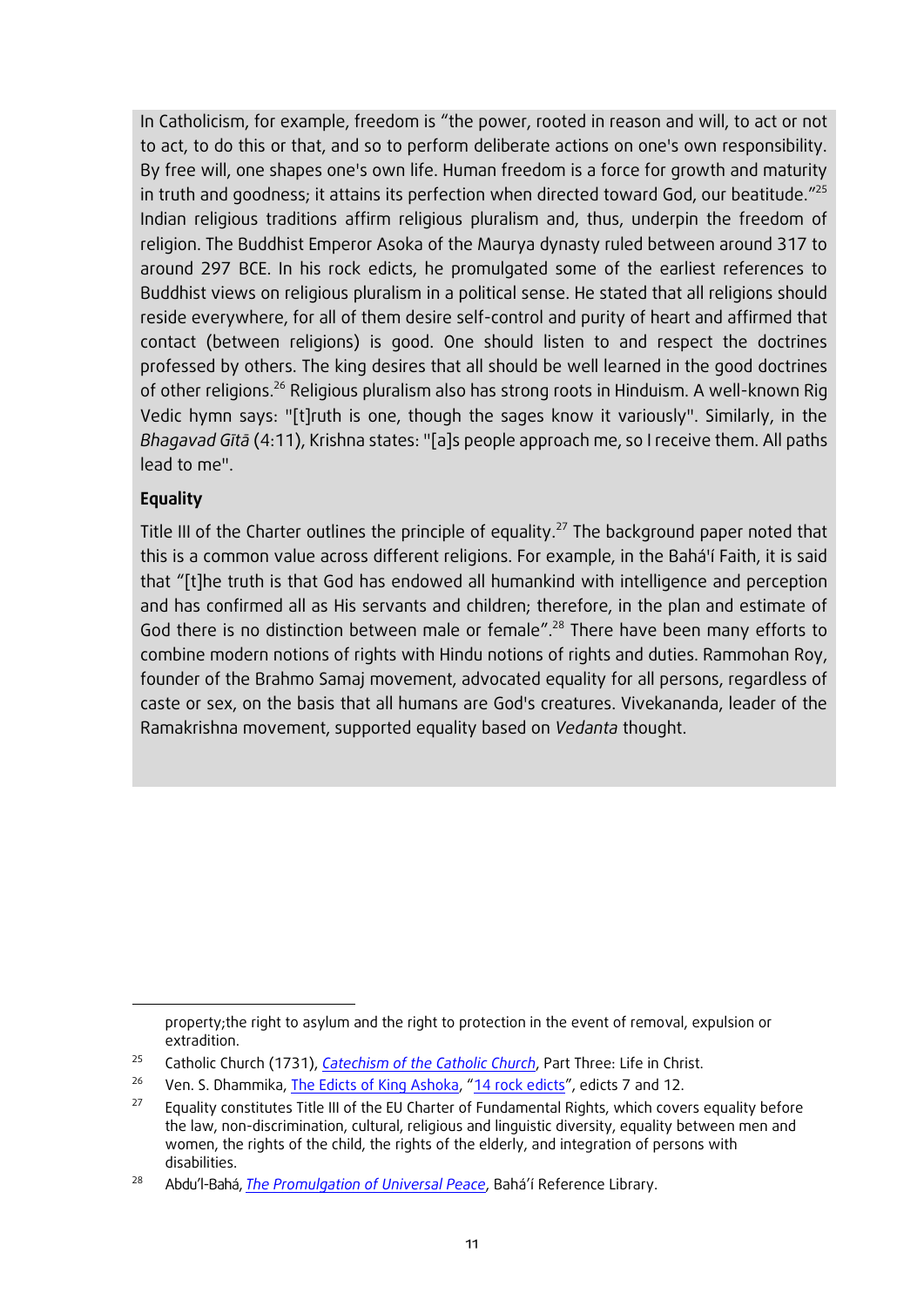### **Solidarity**

Title IV of the Charter deals with rights based on the principle of solidarity.<sup>29</sup> As the background paper pointed out, notions of solidarity and compassion can also be found in a range of religions. Luther wrote that "as our heavenly Father has in Christ freely come to our aid, we also ought freely to help our neighbour through our body and works, and each should become as it were a Christ to the Other that we may be Christs to one another and Christ may be the same in all, that is, we may be truly Christian".<sup>30</sup> The evangelical writer Carl Henry has argued that "[t]he theological basis for evangelical involvement in public justice is located in God's creation-ethic and his universal revelation including the *imago Dei* that, however sullied, nonetheless survives the Fall […]. Social responsibility is not a responsibility that devolves one-sidedly on Christians […]. Responsibility for justice in the social order is as universal as the human race. Social justice is due from all persons to all persons".<sup>31</sup> In Buddhism, the four divine abidings (*Brahmaviharas*) are seen as central virtues and intentions in Buddhist ethics, psychology and meditation. The four divine abidings are good will, compassion, empathetic joy, and equanimity. Developing these virtues through meditation and right action promotes happiness, generates good merit and trains the mind for ethical action.

### **Justice**

Title VI of the Charter elaborates on the principle of justice. Many examples of this concept in holy texts may be cited, as noted in the background paper. Judaism has a long history of reflection on justice in social and political affairs. The Hebrew scriptures emphasise again and again that God seeks justice and is himself just.<sup>32</sup> In Islam, the Qur'an states:

"We should identify key actors who have the authority to use certain religious terms, and talk about shared notions such as generosity, solidarity, brotherhood and forgiveness, beyond the more general concept of dignity and beyond the concept of individuality."

"[s]tand out firmly for justice, as witnesses to Allah, even if it be against yourselves, your parents, and your relatives, or whether it is against the rich or the poor..." <sup>33</sup> The Qur'an also states: "be persistently standing

firm for Allah as witnesses in justice, and do not let the hatred of a people prevent you from being just." <sup>34</sup> Prophet Muhammad said: "[v]erily, the most beloved of people to Allah on the Day of Resurrection and the nearest to Him will be the just leader." 35

A range of other religious notions and doctrines are also of relevance to human rights, such as morality, charity, and compassion.

### <span id="page-11-0"></span>**Other parallels between religion and human rights**

There are many examples of what would later come to be described as specific human rights in religious doctrine. The background paper noted a number of these parallels. One way of looking at the duties, or commandments, contained in many religions is to see one person's duty as another person's right. For example, one person's religious duty not to kill, steal, or bear false witness is another person's right to life, property and reputation,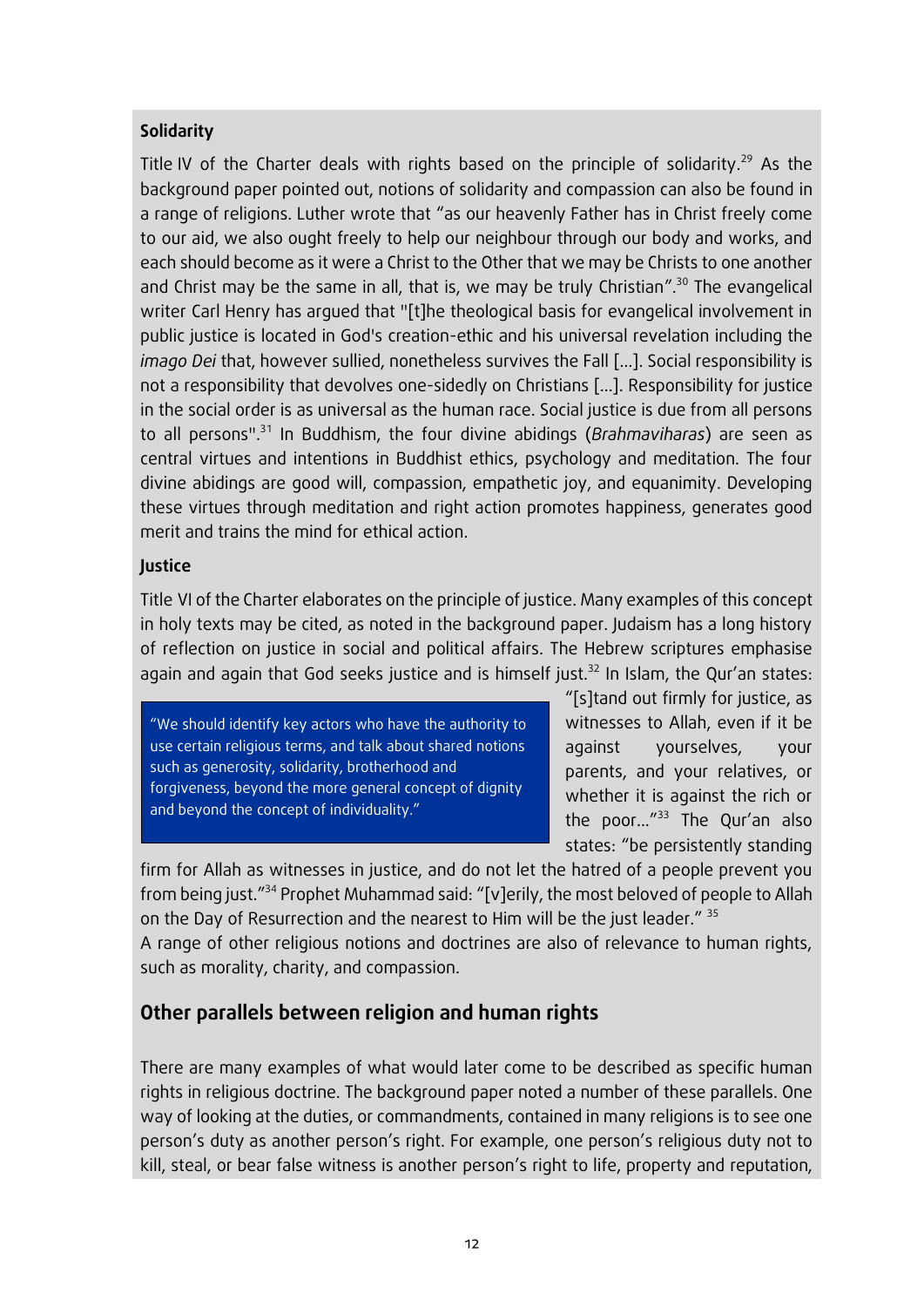as they are now protected by human rights law.<sup>36</sup> These shared values and principles show that there is potential to overcome essentialist arguments put forward by human rights groups and others that religion cannot embrace human rights without relinquishing core tenets. At the same time, the common basis in principles allows a dialogue on the universality of human rights.

#### **Judaism**

Inspiration for the principle of non-discrimination and aid to refugees can be found in the book of Exodus, where God states that "[y]ou shall not oppress a stranger, for you know what it feels like to be a stranger, since strangers is what you were in the land of Egypt."<sup>37</sup> The concept of inalienable human dignity is also understood in Judaism as giving every person the privilege against self-incrimination and the legal right of presumption of trustworthiness; this even applies to one who has been punished as a result of having been found quilty of an offense.<sup>38</sup>

#### **Islam**

The Qur'anic words "there is no coercion in religion" (Q.2:256) have been re-interpreted by some in the modern era as the basis in Islam for the modern-day freedom of religion. Islamic religious doctrine recognises that certain rights may never be infringed, no matter the relationship between the individuals in question: for example the right to life, to physical integrity and the right to practice one's religion.<sup>39</sup> This closely resembles modern day absolute prohibitions of violations of the right to life, freedom from torture and illtreatment, and the freedom of conscience.

**<sup>.</sup>** Specifically, it covers workers' right to information and consultation within the undertaking; the right of collective bargaining and action; the right of access to placement services; protection in the event of unjustified dismissal; fair and just working conditions; the prohibition of child labour and protection of young people at work; family and professional life; social security and social assistance; healthcare; access to services of general economic interest; environmental protection and consumer protection.

<sup>30</sup> Luther, *Commentary*, in *Works*, 26:309.

<sup>31</sup> David L. Weeks (1998), *Carl F.H. Henry's moral arguments for evangelical political activism*, Journal of Church and State, Vol. 40, Issue 1.

<sup>32</sup> Berkley Centre for religion peace and world affairs, *[Judaism on Justice and Injustice](https://berkleycenter.georgetown.edu/essays/judaism-on-justice-and-injustice)* Georgetown University.

<sup>33</sup> Qur'an 4:135.

 $34$  Our'an 5:8.

<sup>35</sup> Al-Thirmidhi, *Sunan Al-Tirmidhi*, Hadith No. 1329.

<sup>36</sup> John Witte Jr. in *Human Rights and the Impact of Religion* (Johannes A. van der Ven & and Hans-Georg Ziebertz, eds)*,* Brill, Leiden 2013, p. 23.

<sup>37</sup> Jocelyne Cesari (2013), *[Why Give? Religious Roots of Charity. Islam: The Many Reasons for](https://hds.harvard.edu/news/2013/12/13/why-give-religious-roots-charity)  [Charity](https://hds.harvard.edu/news/2013/12/13/why-give-religious-roots-charity)*, Harvard Divinity School.

<sup>38</sup> Rabbi David Rosen (2009), *[Democracy, Rule of Law and Human Rights in](https://www.rabbidavidrosen.net/wp-content/uploads/2016/03/Democracy-Rule-of-Law-and-Human-Rights-in-Judaism-March-2009.pdf) Judaism*, and the sources cited there.

<sup>39</sup> John Witte Jr. (2013), *Human Rights and the Impact of Religion*. Ed. Johannes A. van der Ven, Radboud University Nijmegen, and Hans-Georg Ziebertz, University of Würzburg, p. 78.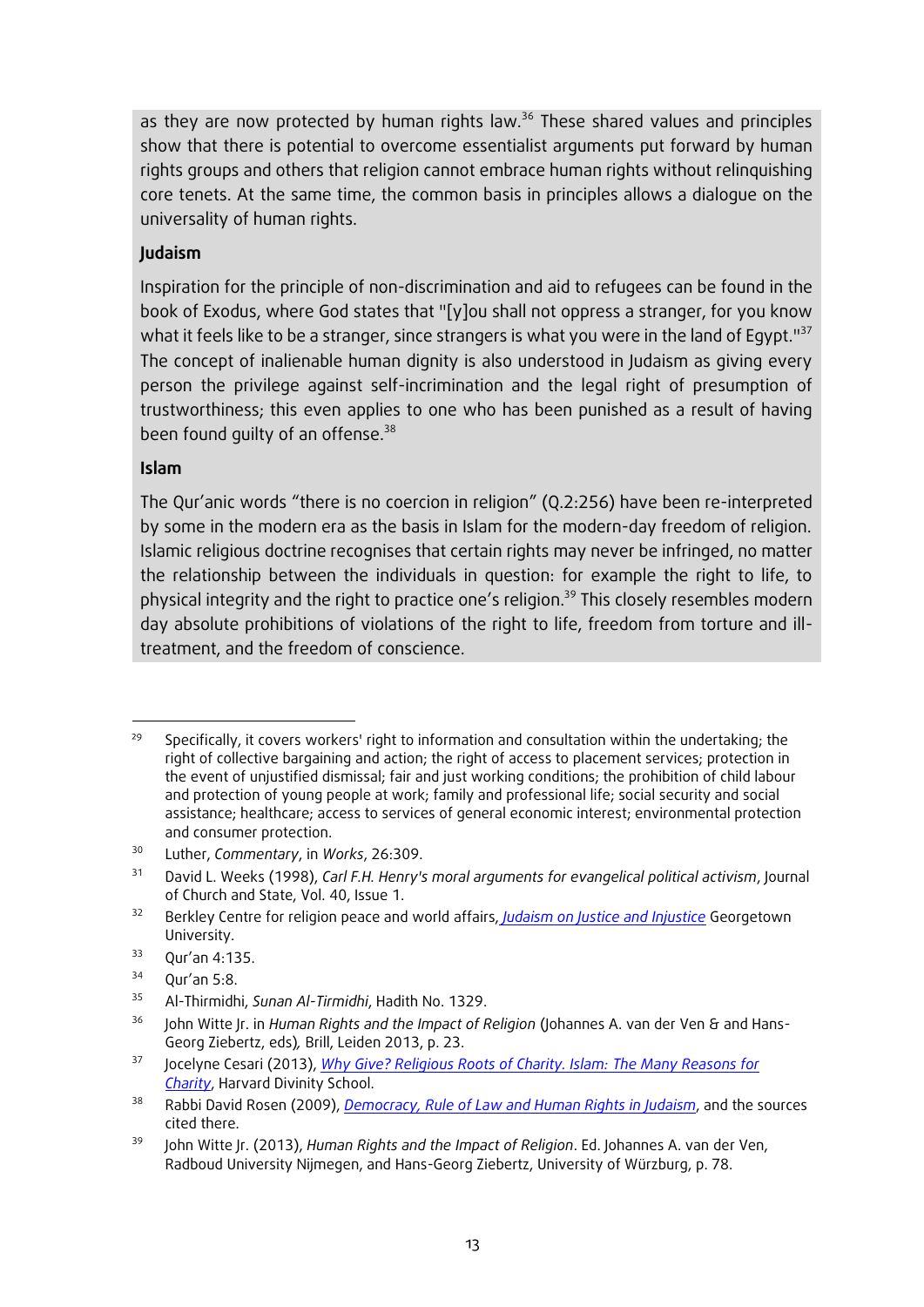#### **Christianity**

In Protestantism and Catholicism, it has been argued that if God gives due process in judging all individuals equally, all individuals should give due process in judging others as

their equals, which supports the notion of the right to a fair trial. $40$  Protestants may defend liberty of conscience on theological grounds, based on the absolute sovereignty of God, whose 'relationship with his children' cannot be trespassed.<sup>41</sup>

"Religion can reach down to an individual's deepest convictions, and can help people discover a shared ethics and a shared humanity."

# <span id="page-13-0"></span>**How to work together**

*"Collaboration between faith communities and the Human Rights movement, while not new, is clearly very important at this time. Data gathered by the Pew research centre shows that intolerance based on religion or belief is rising globally. Violence in the name of religion and collective manifestations of this hatred in the form of antisemitism, anti-Muslim bigotry and hate crimes and attacks on humanists are increasing. Addressing these challenges requires-amongst other measures-building bridges and greater engagement amongst various communities within a framework that respects human rights."*

UN Special Rapporteur Ahmed Shaheed

The search for 'shared space' between religion and human rights necessarily extends beyond the human rights guarantee of freedom of thought, conscience, religion and belief. Bringing the two communities together requires doing more than instrumentalising religious groups for the benefit of human rights (i.e., as one participant put it, "You can't just add religion and stir"). Instead, it is important not only to identify common principles and goals, but also projects that put these into practice.

It is useful to recall that religion and human rights have often combined to inspire individuals to engage in social and political activism, as discussed in the background paper.

Examples include religious anti-slavery protests in the 19th century, the religiously inspired Indian independence movement under Mahatma Gandhi, recovery from the Holocaust, and the civil rights activism of the Rev. Dr Martin Luther King. From the struggle against apartheid to the often-clandestine space for discussion offered in churches

"Religions work on human rights, sometimes without necessarily stating it, for example by working on poverty alleviation."

in the former Communist Bloc, religion has spurred and aided human rights action for many years. Individuals and non-governmental organisations inspired by religion, from the

 $\overline{\phantom{a}}$ 

<sup>40</sup> John Witte Jr. (2013), *Human Rights and the Impact of Religion*. Ed. Johannes A. van der Ven, Radboud University Nijmegen, and Hans-Georg Ziebertz, University of Würzburg p. 9.

<sup>41</sup> *Ibid*., p. 22-23.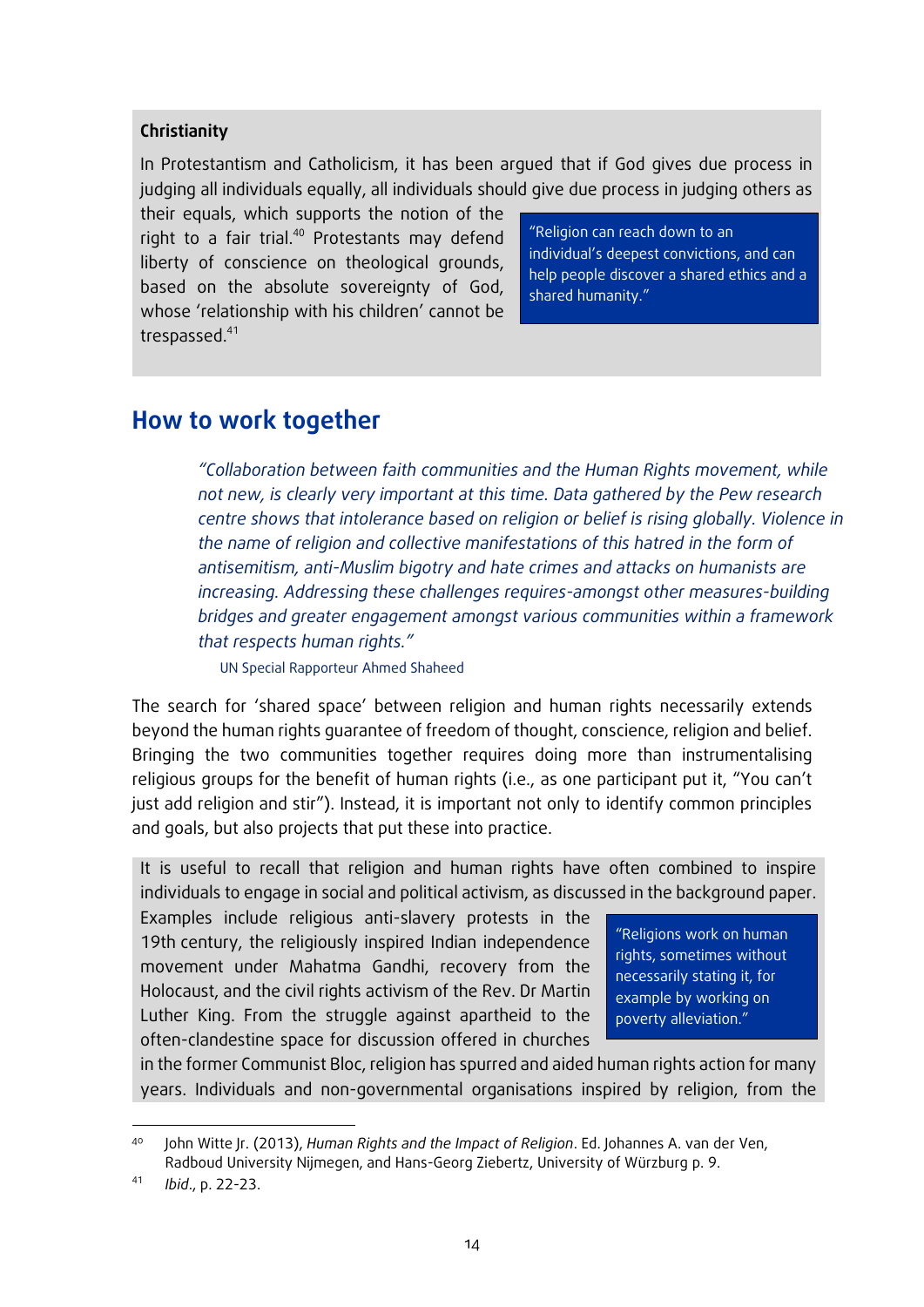grassroots level to the national and European level, work every day to promote human rights, sometimes without necessarily using human rights language.

### <span id="page-14-0"></span>**Practical solutions**

The background paper noted that religiously inspired individuals and organisations engage in many charitable, medical and educational activities, such as offering shelters for the homeless; running religious hospitals, and setting up religious schools. Religion can form an inspiration to act for the benefit of society both in a personal way-directly helping those in need, giving 'church asylum' or helping refugees in the Mediterranean-and through the medium of politics, for example by influencing the state through participation in religious political parties or non-governmental organisations.

As the UN Special Rapporteur on the Situation of Human Rights Defenders recently pointed out, co-operation between human rights defenders and religious leaders can often take very practical forms: "[d]efenders often seek support from local religious leaders to gain

"There is a wide variety and diversity not just between, but within various religious and faith traditions."

legitimacy for their activities and to underscore the compatibility of human rights with religious beliefs. The support of religious leaders can often facilitate access for defenders to communities, including marginalised groups

within those communities. Religious groups can also shield defenders at risk by providing sanctuary and making otherwise marginalised individuals more visible and accepted by the community." 42

The challenge is how to work together to uphold those human rights. How can one find the common or shared space? Religion motivates and legitimises concerns. Human rights organisations offer a methodology of monitoring and reporting on violations of rights, and developing preventive and protective strategies including legal norms to protect people. These methods need to be better understood. So that more shared space dialogues are created, EU action will need to fully involve religious actors. Questions need to be asked about how religion relates to human rights, including the global justice movement. There are not only rights but also duties. A frank conversation could be convened about how religious actors view the matter of duties, which has been a source of controversy. This conversation could also include how human rights actors' views on rights may be perceived by religious actors. The difficulties are manifold. For one thing, there is no unified 'religious' approach to human rights, not even within a given religion.

**<sup>.</sup>** <sup>42</sup> UN General Assembly HRC (2016), Report of the Special Rapporteur on the situation of human rights defenders, [A/HRC/31/55,](https://view.officeapps.live.com/op/view.aspx?src=http%3A%2F%2Fwww.ohchr.org%2FEN%2FHRBodies%2FHRC%2FRegularSessions%2FSession31%2FDocuments%2FA%2520HRC%252031%252055_E.docx) para. 86.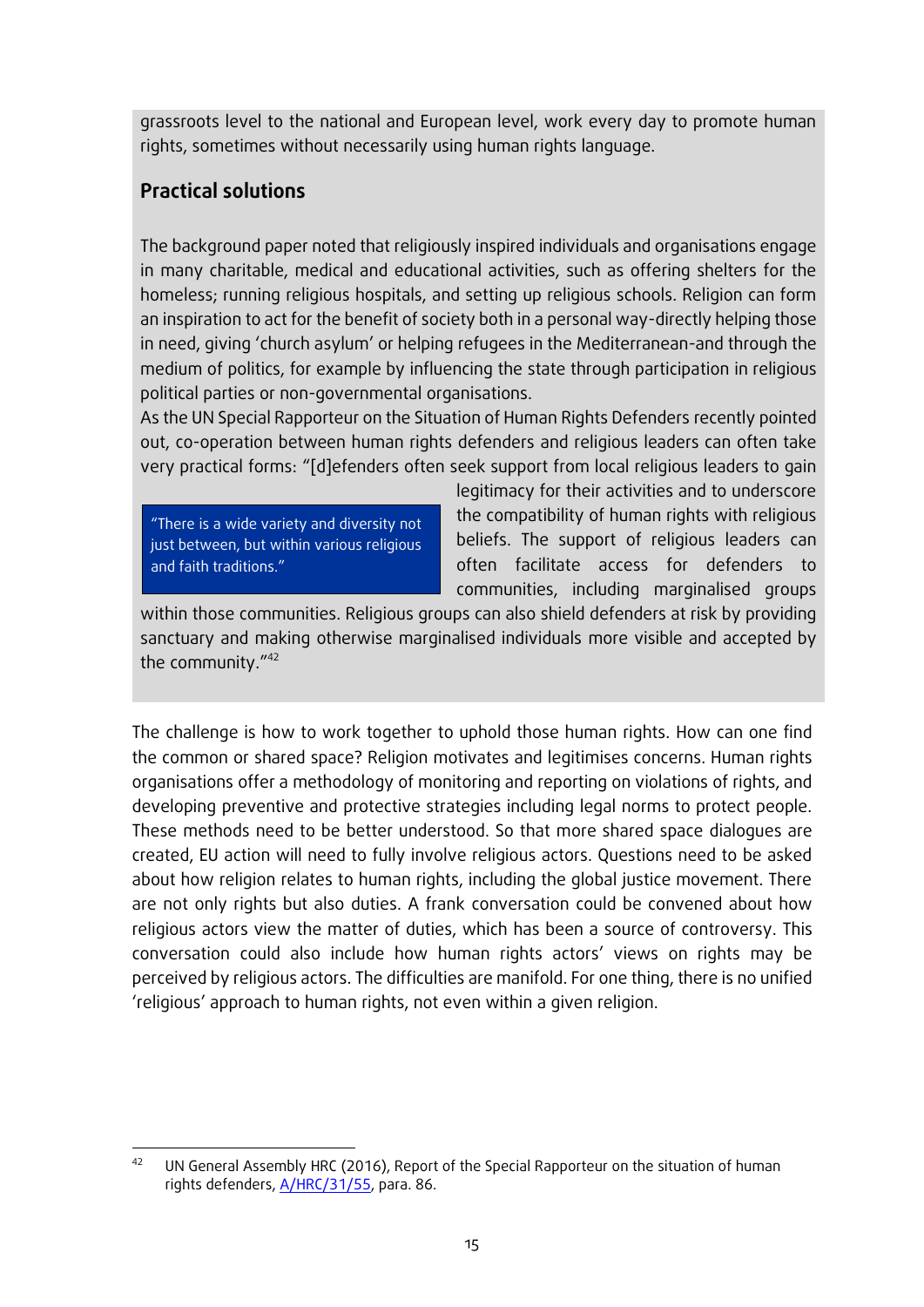### <span id="page-15-0"></span>**Theoretical debate**

One participant pointed out, for example, that in the Muslim world there are many diverse views: some people welcome concern with human rights across the board, while others will do everything possible to obstruct certain human rights. Moreover, even when they are actively promoting human rights, religious actors might not want to share the same space fully with secular advocates. On certain issues they might be reluctant to use rights terminology at all. This can arise from a difference in approach to the basis on which human rights are conceived or derived. During the Enlightenment, 'the rights of man' were grounded in 'reason'. Typically, reason was contrasted with 'religion' or 'faith', which was often dismissed as 'irrational'. For some people motivated by religious faith, this means that 'reason' or 'rationality' carries a negative charge; and when secular advocates argue

"Religions should not be seen as static; religions also transform over time, and this requires those with a commitment to human rights to engage in religion-internal debates."

that rights are based on reason, this negative charge can be transferred to the terminology of rights. Thus, the very words 'religion' and 'reason' are loaded, and this can complicate the quest for a space that can be shared by faithmotivated actors and secular actors.

Even within a given religious tradition, there can be differences of approach to the status of 'reason' or 'rationality' and its relevance to the principle of fundamental rights. By the same token, there are some activists who claim that the human rights vision constitutes a 'secular faith', a view that was seen by many meeting

"There are positive and negative connotations to the notion of 'secular(ism)' some religious people perceive it as hostility towards religion, but the European Court of Human Rights uses it as a model in its jurisprudence."

participants as a mistaken understanding of human rights discourse. When the two communities (religion and human rights) meet, the combination of these internal differences within each community and the clash of views between them can lead to misunderstanding or worse, causing irritation and resentment on one side or the other.

Human rights actors are often 'uncomfortable' talking about certain basic religious precepts, such as the origin of life. The goal should be to find topics that can be addressed inclusively and fully by all individuals – whether motivated by religion or human rights, or both.

"It is important, in order to integrate religion and human rights, that religious individuals should not be 'judged' by those who are not religious. Multiple grounds for a passion for human rights should be accepted and embraced as legitimate. Equally, religious individuals should also recognise multiple inspirations for human rights work."

In some cases, people may be associated with a religious community but not see themselves as motivated by 'faith.' If one is not formally a member of a religious community, he or she may still identify with the religious group. Human rights groups

might find it more complicated to engage such persons than to work with those clearly motivated by faith.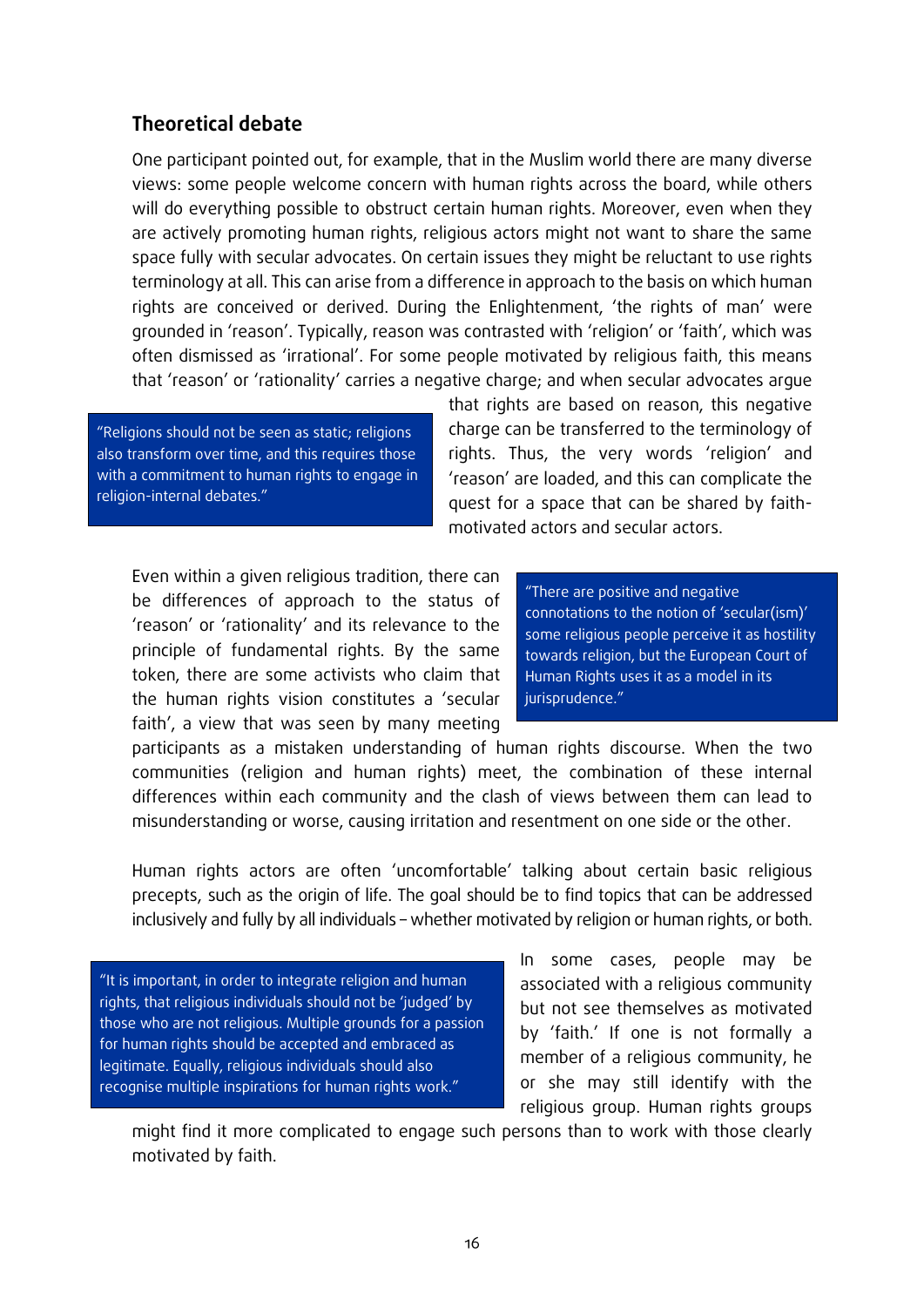In order to build on the fact that religion and human rights stand close together, some meeting participants considered it important that religious individuals should not be 'judged' by those who are not religious. Multiple grounds for a person's passion for human rights (religious, anti-authoritarian, etc.) should be accepted and embraced as legitimate. Equally, religious individuals should also recognise multiple inspirations for human rights work – and the fact that different actors will prioritise some rights over others. Where two sets of actors share objectives that are largely congruent, there is a basis for working together. This is normal practice in a coalition; it would be wrong to say, in such a case, that one set of actors is 'manipulating' another. Not everyone works on every issue, nor

"It is perhaps inevitable that religious people will focus on some rights over others; this should be accepted. Not everyone works on every issue, and others will take care of work on other human rights issues. Equally, some will focus on local issues, and others on co-operative work, and others will not."

do they need to do so to be credible and effective. Some will focus on local issues, and others on co-operative work, and others will not. Equally, some religious individuals will work on human rights as part of a religious community, and others will do so individually.

Human rights advocates who tend to approach broad social and economic rights issues from the top-down need to think carefully about whether that is the most effective and appropriate strategy for working with religious activists, given the latter's tendency to focus from the bottom-up. In this connection, it is important to recall Eleanor Roosevelt's famous speech decrying human rights violations "close to home" and calling for citizen action to prevent them.<sup>43</sup> A focus on local dimensions of human rights is likely to be more

relevant and real to people at the local level, than might be the case for international institutions which are often viewed as elitist and remote. Religiously-motivated groups can deliver contact with people at the local level in ways that the FRA can't accomplish on its own. Faith still can 'speak in the village' in a way that human rights cannot. Religion may offer its own distinct 'system of insight.'

"Identity is formed of many aspects of a person, not just the religious, but will also include their heritage, culture and other aspects. People should be accepted to the full extent of their identity, not as 'religious' or 'not religious'. The differences between individuals are not binary and aspects of identity overlap."

### <span id="page-16-0"></span>**Finding common ground**

**.** 

The search for shared space is not a search for new religious affiliations. While human rights law includes the right to adopt or change religions, this would not normally be a part of the search for collaborative efforts to make human rights protections in Europe 'come alive.' Tensions around this issue remain heightened in Europe. Indeed, religious conversion is still a sensitive issue worldwide. In these collaborative efforts, no pressure to convert should be applied or encouraged. Human rights actors should be more active in promoting freedom of religion and belief as a human rights concern, and not treating it as

<sup>43</sup> "*Where, after all, do universal human rights begin? In small places, close to home—so close and so small that they cannot be seen on any maps of the world*" ('The Great Question', New York, March 27, 1958).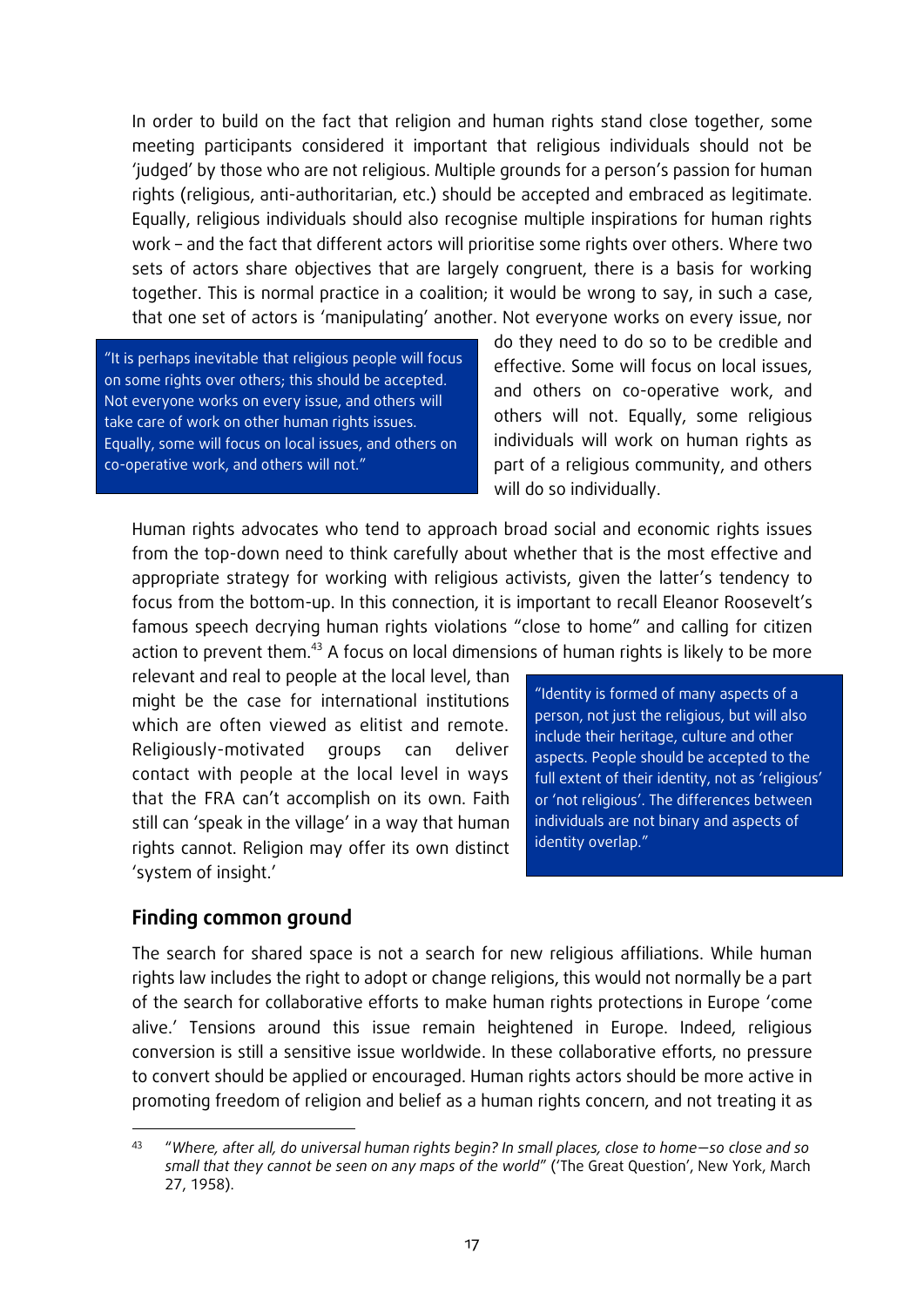a subsidiary topic. Although some might think that human rights and religious groups would be natural allies, this is not always the case in practice. There are serious areas of difference: religion can be a positive motivator (for example, helping refugees) or a negative one (sanctioning physical assault on individuals who cause offence).

There is also often a difference between how religious communities behave when they are in the majority or the minority. In the majority, they often have great political influence

"Religion and religious communities should be involved at all levels of local government and religion embedded in local decision/policy-making; this helps create harmonious communities."

and seek to use it, sometimes to the detriment of those in the minority. It is also important to be aware of debates about the separation of church and state. In human rights discourse, freedom of religion should be promoted as an individual right, part of universal, interdependent and interrelated human rights. It is important to keep in mind that

freedom of thought and conscience is absolute – unlimited – whereas manifestations of religion or belief may indeed be limited under human rights norms.

There is a need to work to identify the issues that diverse actors can agree upon. It is important to try to find allies for cooperation, keeping in mind an idea that one participant referred to being used by a civil liberties NGO: 'there are no permanent enemies.' For example, the efforts of some Evangelical groups on eradicating sexual slavery and

"Religion can reach not only the local dimension, but the family and community level as well."

trafficking in persons was a positive contribution to human rights protection. Similarly, human rights groups have been able to work effectively on migration with the Catholic Church or the Church of Jesus Christ of Latter-day Saints. In the quest for allies and cooperation, it is better to stick to areas of agreement than to try to sort out areas of disagreement. The latter might never happen. Yet, there are indeed some irreconcilable differences with organisations advocating violence against others, or trying to destroy the rights of others, including women and/or minorities. Liaisons with such groups should be avoided.

# <span id="page-17-0"></span>**Bringing religious actors to the table**

If collaborative efforts are to succeed, trust must be established. A good way to do this is to take up joint action on concrete issues as described above. But whatever cooperative efforts are launched, they can be strengthened by having a separate space in which to discuss the assumptions and religious concepts behind the positions various actors may take in the policy debate.

In crisis situations and in making peace, human rights actors should recognise that religious organisations/communities have certain networking advantages due to their local and global presence. It is therefore important for human rights actors to invite religions into the design of human rights projects early on and try to select the right projects. If the goal is social change, both religious groups and human rights groups need to reach out to make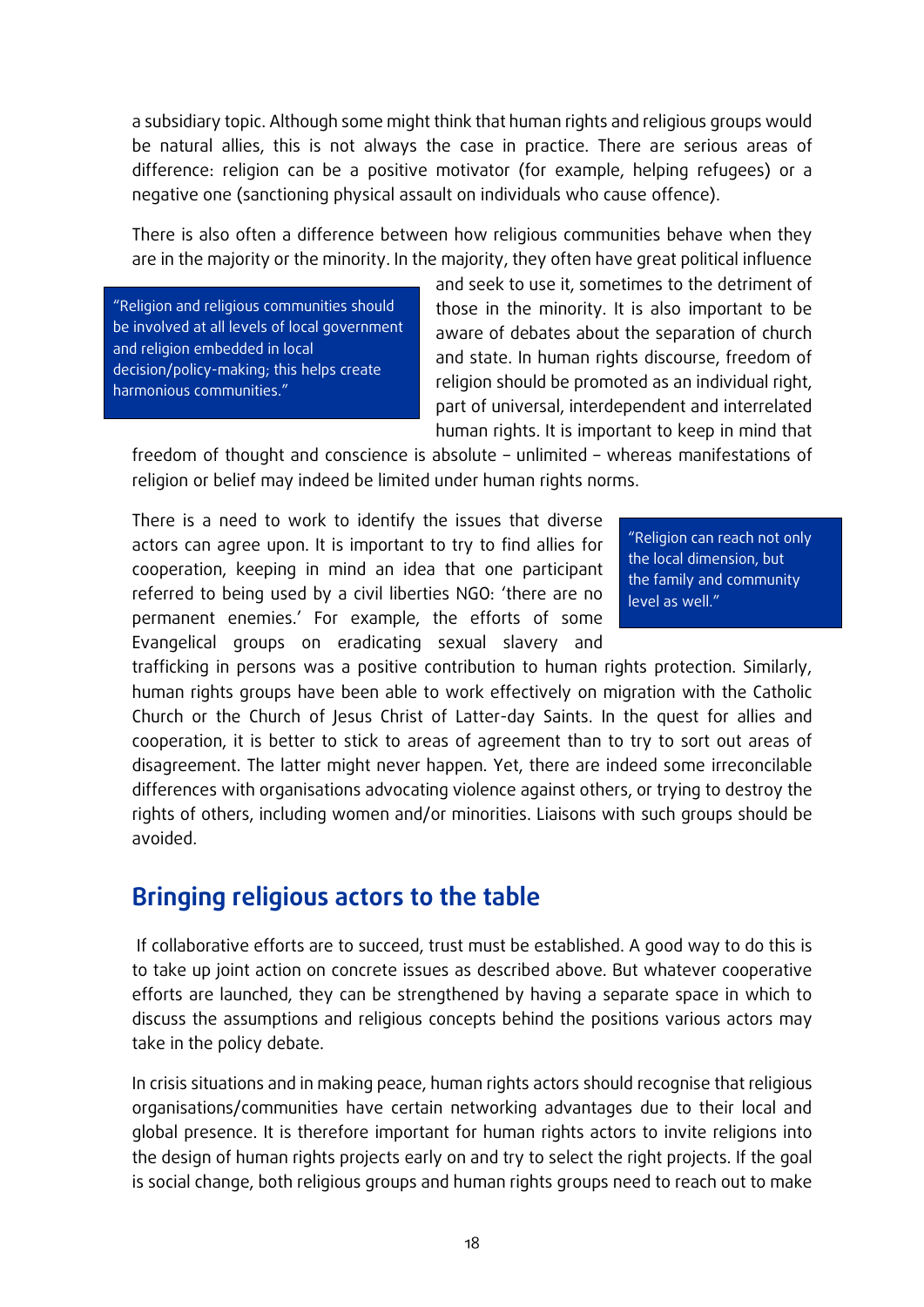alliances with different actors at different times. One participant suggested establishing a continuing conversation on the issues raised at this meeting – perhaps calling it the "Vienna Faith & Cooperation Process."

"Religious representatives need to be included in human rights bodies, and those bodies must become known to everyone, including religious communities. (…) In order to "invite people to the table" people must know that there is a table."

There is a concern here as to who can speak for a given 'religions' and who has the authority to use certain religious terms, such as generosity, brotherhood, or forgiveness. While the answer is simple for hierarchical religious communities, it varies for others. In non-hierarchical religions, there are opportunities for a wide variety of

religiously-motivated individuals to interpret goals and needed activities, if not completely authoritatively. However, are outsiders appropriate spokespersons for other religions? For example, are we comfortable with the idea that a Christian political leader of the UK can validly describe Islamic concepts? There is a real risk of losing legitimacy in this arena if the wrong actors are involved in the coalitions.

Future collaboration between religious actors and human rights actors should focus on enhancing regular communication, finding common language, and conducting a number of

targeted educational efforts – especially for high-level members of parliaments, religious officials, teachers, parents, media and new migrants including refugees. Additionally, specialised efforts should be made to work with police on finding 'understandable language' with which to communicate about human rights.

"It is important to have a separate space for discussing the assumptions and religious concepts behind certain positions taken in the EU policy context by religious and nonreligious organisations"

Bringing unrepresented religious communities into the dialogue was also encouraged. In addition, any follow up to the meeting might try to focus more intensely and systematically on service-based organisations.

One participant disagreed with the claim that human rights experts need to convince religious groups to engage with human rights and argued instead that the onus is on the religious groups to decide whether or not to engage. The problem is that many of the international institutions in human rights are 'elitist' and people do not know how to access them: people that FRA and other human rights entities would like to 'invite to the table' may not even know there is a table for engagement. To illustrate this, the participant described how members of a Jewish religious community wanted to use human rights mechanisms, and didn't know how to access them, but reached out to a human rights lawyer to learn. Such teaching is a role that could be expanded and deepened in the quest to find shared space. Human rights experts need to be available to clarify the human rights procedures available to members of religious communities wishing to invoke them.

Similarly, religious and non-religious organisations should be 'brought to the table' in EU meetings as a matter of course, as is already done in the framework of the Article 17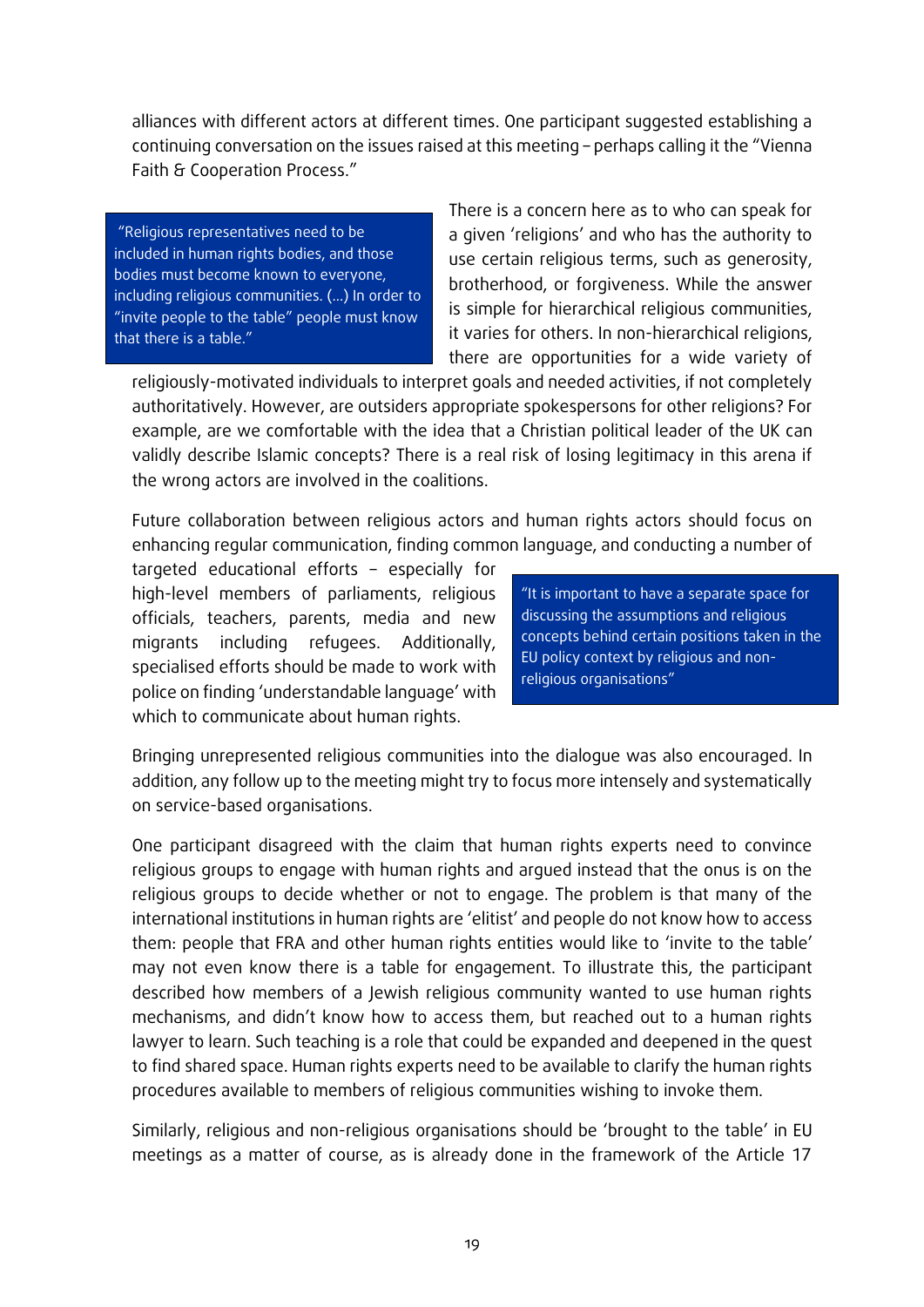dialogue.<sup>44</sup> Under Article 17 of the Treaty on the Functioning of the European Union (TFEU), European institutions consult annually with religious and non-confessional organisations on topics on the European agenda and agreed to by both parties. This process should include a human rights and shared values component. The recent State of the Union speech by President Juncker also refers to the importance of a Union of values.<sup>45</sup> FRA could map whether rights issues have been discussed already and what they reveal, and what else should be the focus on these sessions. It was also noted that there is a need to form coalitions around particular issues, but that at the same time, as noted above, there is a risk of delegitimisation if actors advocating violence or the destruction of the rights of others are involved in those coalitions.

# <span id="page-19-0"></span>**Human rights framing, language, terminology**

The language of human rights is very powerful, transcending many of the differences between actors motivated by religion and those active in human rights. However, it is all too easy to misuse this language and to confuse concepts and end up lost in translation

"Religion is viewed by human rights actors as a straitjacket: either as victim or as an oppressor. Religion portrayed in this manner is not part of the discourse on human rights. Let's break these barriers!"

because of overuse of jargon. For example, charity and humanitarian aid are not the same as human rights. If there is a human right, there is also an obligation established. It is important to use the correct language to describe common aims and campaigns. What, for example, is meant by the term 'rule of law'? Not everyone

understands it, especially if they are originally from an autocratic country. But everyone would understand the concept of justice and accountability.

Human rights language can be misused deliberately. One participant pointed out that human rights language has often been replaced by references to 'interreligious dialogue' by state negotiators. Generally, the terms 'inter-religious dialogue' and 'tolerance' should be used cautiously in any human rights context. Both inter-religious dialogue and tolerance can help protect rights, but neither is a substitute for human rights. In some cases, there can be deliberate distortion of human rights language "to violate the human rights of others." 46

<sup>1</sup> 44 For more information, see European Commission (2017), [Dialogue with churches, religious](http://ec.europa.eu/newsroom/just/item-detail.cfm?item_id=50189)  [associations or communities and philosophical and non-confessional organisations.](http://ec.europa.eu/newsroom/just/item-detail.cfm?item_id=50189) See also European Commission (2017) [Future of Europe: Commission brings together religious leaders to](http://europa.eu/rapid/press-release_IP-17-4342_en.htm)  [discuss a value-based and effective Union.](http://europa.eu/rapid/press-release_IP-17-4342_en.htm)

<sup>45</sup> President Jean-Claude Juncker (2017), *State of the Union 2017 - [Cybersecurity: Commission scales](https://ec.europa.eu/commission/state-union-2017_en)  [up EU's response to cyber-attacks](https://ec.europa.eu/commission/state-union-2017_en)*, European Commission, Brussels.

<sup>46</sup> One participant at the FRA meeting cited Neve Gordon's book, *The Human Rights to Dominate* by Nicola Perugini and Neve Gordon, which explores misappropriation of human rights discourses by right-wing actors seeking to violate human rights.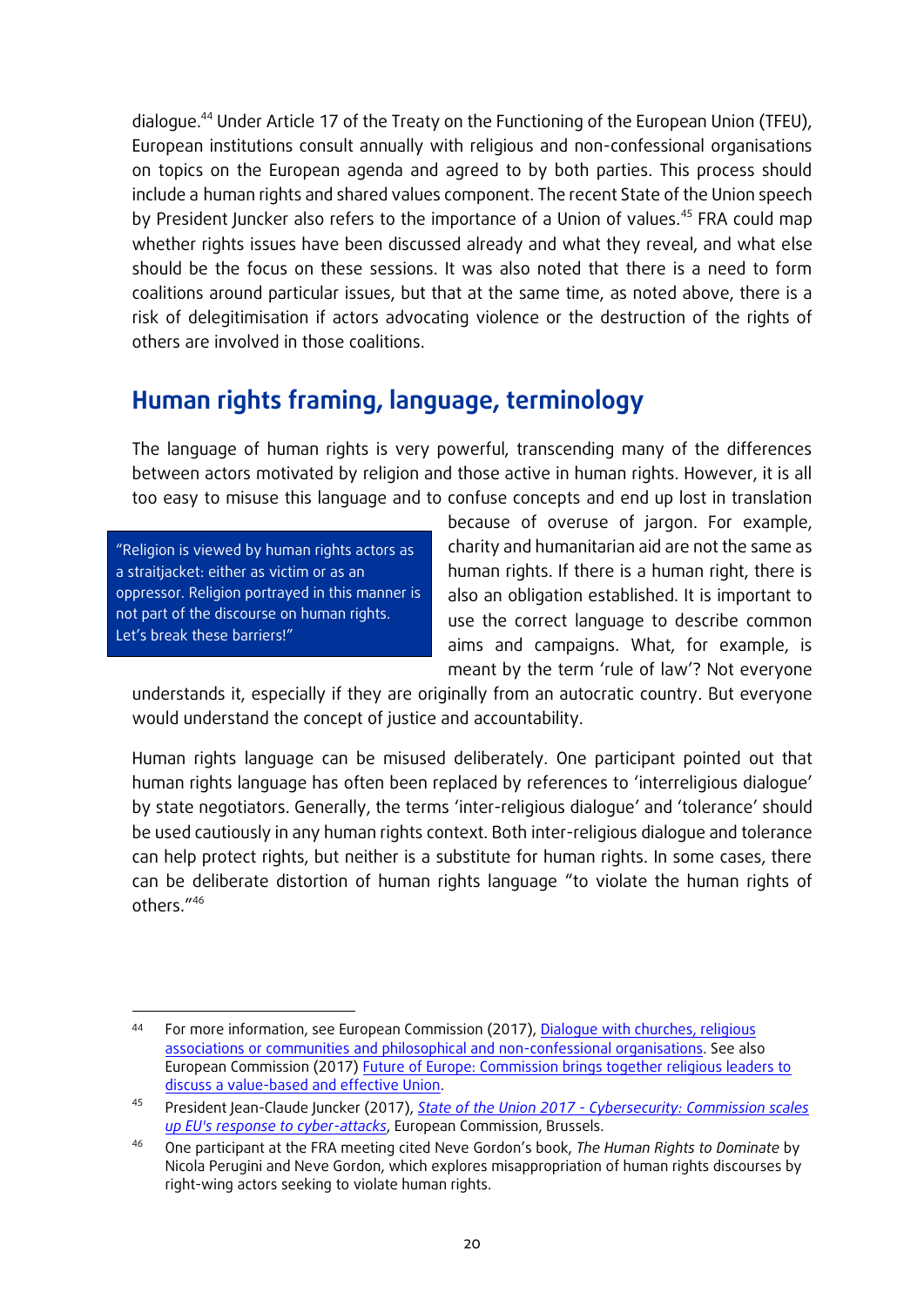It is important not to employ terms that reinforce division: even the terms 'religious community' and 'human rights community' may create such divisions from the outset.

Some might argue that the focus should be on what is 'constructive' about an individual's motivation and not on potentially divisive aspects, including trying to define the precise 'religious motivation.'

From a rights perspective, it would be inappropriate to suggest that religion itself is the object of human rights protection – human rights law protects individuals and

"There is a need to transit from your own discourse to that of others, as communicative action theory, spelled out by Jürgen Habermas suggests; the secular also have to be interested in the religious."

communities of individuals, and it is therefore better to talk about respect for an individual's (or a group's) right to make their own decisions about religion.

"Religion is a **powerful motivating force**. Religious groups can be a perfect multiplier, and human rights groups should engage with them that way, and not treat religion as the enemy."

In addition, it was noted that 'faith' is not the same as 'religion' from a theological perspective (some religions are faith-based, others do not require individuals to believe in specific tenets in order to be part of the religious community in question).

It is important to keep in mind that religion is not a

monolith: diversity is central. In identifying issues, the key is dealing with religious individuals, not religions themselves. And these religious communities are in constant flux. One need only recall that in the Abrahamic religions and their jurisprudence, slavery was once described as a normal practice but is now outlawed.

Some religions have long used the language of human rights, such as the concept of natural rights in Christianity, centuries before the UDHR was adopted. It is thus possible to see human rights terms as an 'indigenous' language of faith.

There was a consensus at the FRA meeting that human rights is not a religion, and is not 'sacred space.' Human rights law offers a methodology for assessing compliance with a set of norms regarding the freedoms of the individual versus other individuals and the state. As such, it needs updating and refinement and progress can be made by building alliances with religious communities, but it is not a religion itself.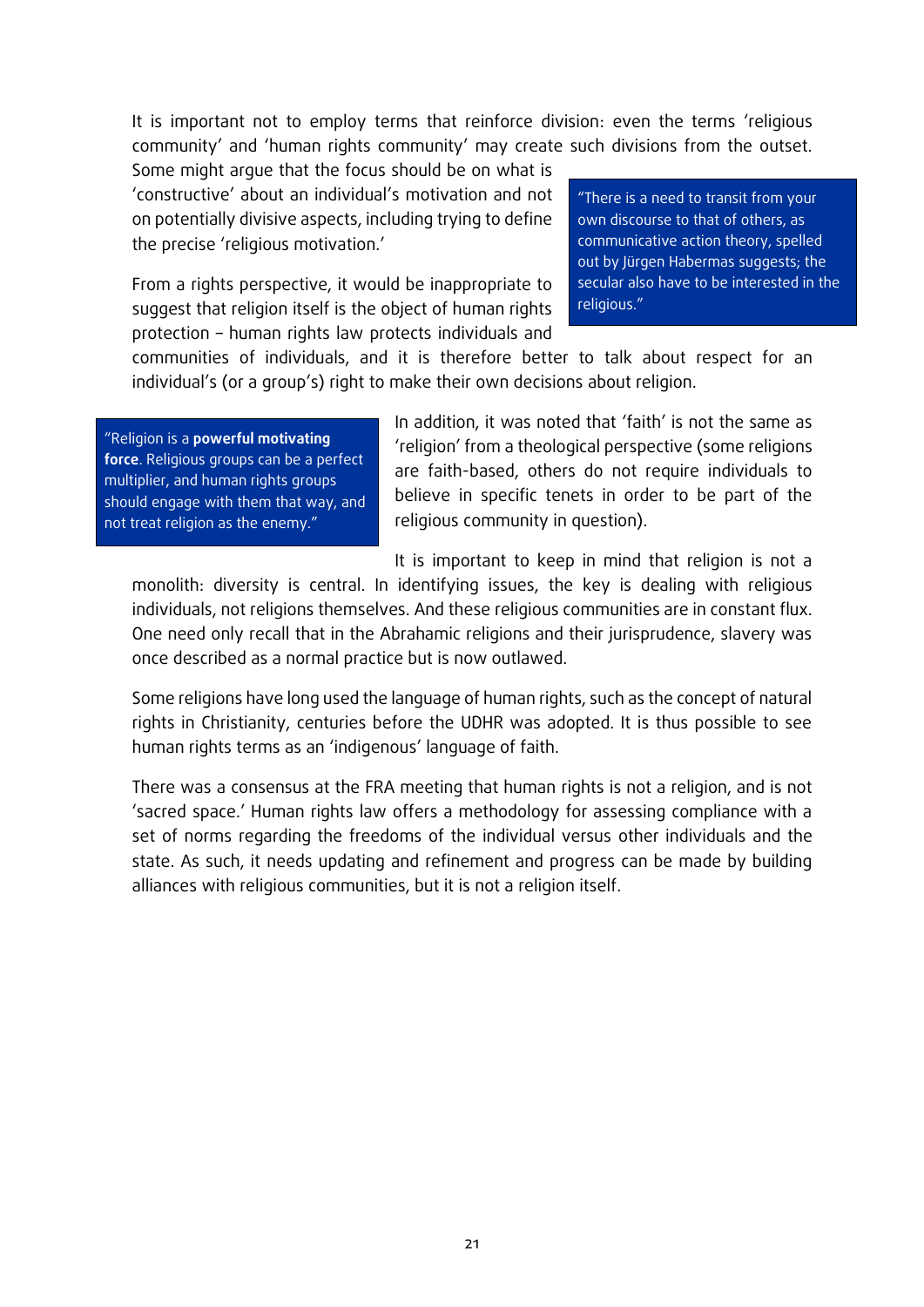# <span id="page-21-0"></span>**Areas of joint action**

Participants discussed a number of different areas in which co-operation between those motivated by religion and those motivated by human rights could be enhanced.

"From my own experiences I would suggest not to always try first to find mutual agreement at the ideological level, but start with practical initiatives inspired by people's visions of the 'good life'. In many cases, this can be translated into human rights terms, especially since most people want to have their basic needs fulfilled. They try and do this with the potential at their disposal, which includes spiritual potential."

It is important to acknowledge that there are already issues of mutual concern on which joint actions can or are being taken. Fighting religious intolerance – whether the rise of antisemitism, or of anti-Muslim or anti-Christian discrimination – is an obvious area of mutual concern and action. Other

societal problems that both communities work on and see as needing their help include contemporary migration-related challenges, poverty eradication, battling hate crimes, countering terrorist attacks, and opposing the death penalty, and anti-torture campaigns. There has been important work by religious organisations in the area of violence against women and child abuse, countering trafficking in persons and other forms of slavery, and action against various forms of inequality, including racism. Religion has had a major impact on issues such as the fight against discrimination and the right to education.

Some participants noted a tendency in the human rights community to engage religion only in the context of 'countering violent extremism'; however, if this is the only factor motivating such engagement, it presents a problematic approach to wide-ranging

collaborative action. In the area of security and countering extremism, the involvement of religiouslymotivated organisations should be full and continuous. It would be wise, however, to involve them from the beginning in the design of such projects, whenever possible.

"Religion has had a major impact on issues such as the fight against discrimination and slavery, the freedom of religion or belief and the right to education."

### <span id="page-21-1"></span>**Migration, fundamental rights and religion**

Many participants agreed that both religious and human rights organisations can play a particularly strong role in addressing contemporary challenges in the area of migration in Europe regarding refugees and migrants. From a religious perspective, it is worth recalling that Abraham, Moses and Mohammed were all migrants experiencing persecution and/or discrimination. More generally, the concept of hospitality can be found in both historical texts (e.g., the Iliad) and world literature which, for example, contains many references to the stranger who turns out to be divine.

Religious communities could make more joint statements on issues of significance concerning migration policy. The role of religiously motivated actors in efforts to rescue would-be migrants also merits further study.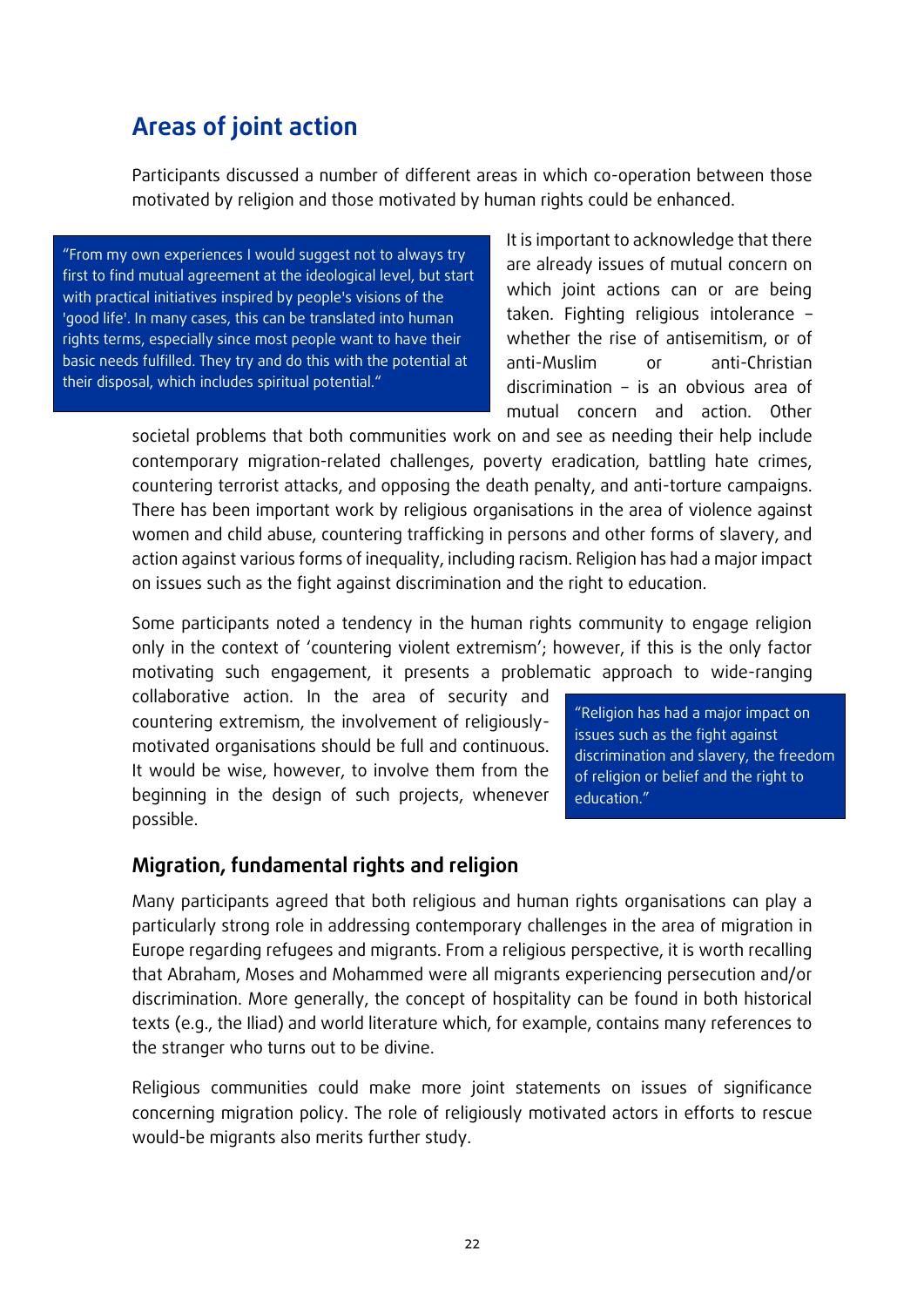Across the board, FRA mapping of the extent to which religious groups are consulted and involved in work on refugees could be very instructive to public officials and helpful to the

"There is a commonality between social work and community building in the social aspects of the Christian tradition; religions can play a strong role in integration of refugees."

migrant community as well. Additionally, guidelines could be drawn up by human rights and religious organisations regarding the scope and conduct of rescue efforts, as well as legal protection and community integration efforts. Policy-oriented research on these issues and others are needed.

### Forging alliances

 $\overline{\phantom{a}}$ 

Because of widespread Islamophobia and fear of terrorism, Muslim religious actors have made valuable alliances in some countries with churches, the Jewish community and other religious groups in dealing with migration-related challenges. Pope Francis has asked that migrants be taken in, noting that the Catholic Church welcomes migrants.<sup>47</sup> Religious houses of worship can become a place for reception (welcoming), integration and dialogue – including inter-religious dialogue. Because of the cultural disorientation experienced by new arrivals, they can often find solid ground in religious communities in the host country, which helps them integrate into society. It was suggested that it could be helpful if teachingby religious scholars and/or in religious schools could include basic information on human rights.

Human rights groups could prioritise European responses to the threats to disappearing religious groups elsewhere in the world as a topic for collaborative action. Related to this, the maintenance of specialised expert institutions and mechanisms to monitor threats and violence against religious communities would be an obvious area for cooperation – such as monitoring anti-Semitic acts or discrimination against Muslims through the mechanisms of the OSCE or, by UN Special Rapporteurs, including the Special Rapporteur on Freedom of Religion or Belief or through the periodic and/or thematic reporting by FRA.

There is a need for prominent migrants in high political office to be visible as role models for the new migrants. There is also a need for religious communities to work together more on issues of religious persecution. Some of the migrants are fleeing persecution in their home countries. When this is the case, the situation needs to be identified in an informed way. National immigration authorities and law enforcement officers are reportedly

inadequately aware of conditions in the migrants' countries of origin. Nor do they know about the religious repression that some of the individuals may have experienced, from which they are seeking refuge, for example among Christians fleeing from the Middle East or South Asia, or among Ahmadi asylum seekers. Hospitality and welcoming of refugees can reduce

"The religious concept of 'hospitality' could be emphasised in the refugee context-not the narrative of refugees & migrants accepting 'European values', but of Europe learning from them."

stress and suffering and help with integration, but relatively little of this actually addresses 'human rights' protection. Often, in an asylum procedure, a migrant's credibility – based on

Pope Francis (2017), [Message of his holiness Pope Francis for the 104](https://w2.vatican.va/content/francesco/en/messages/migration/documents/papa-francesco_20170815_world-migrants-day-2018.html)<sup>th</sup> world day of migrants and [refugees 2018.](https://w2.vatican.va/content/francesco/en/messages/migration/documents/papa-francesco_20170815_world-migrants-day-2018.html)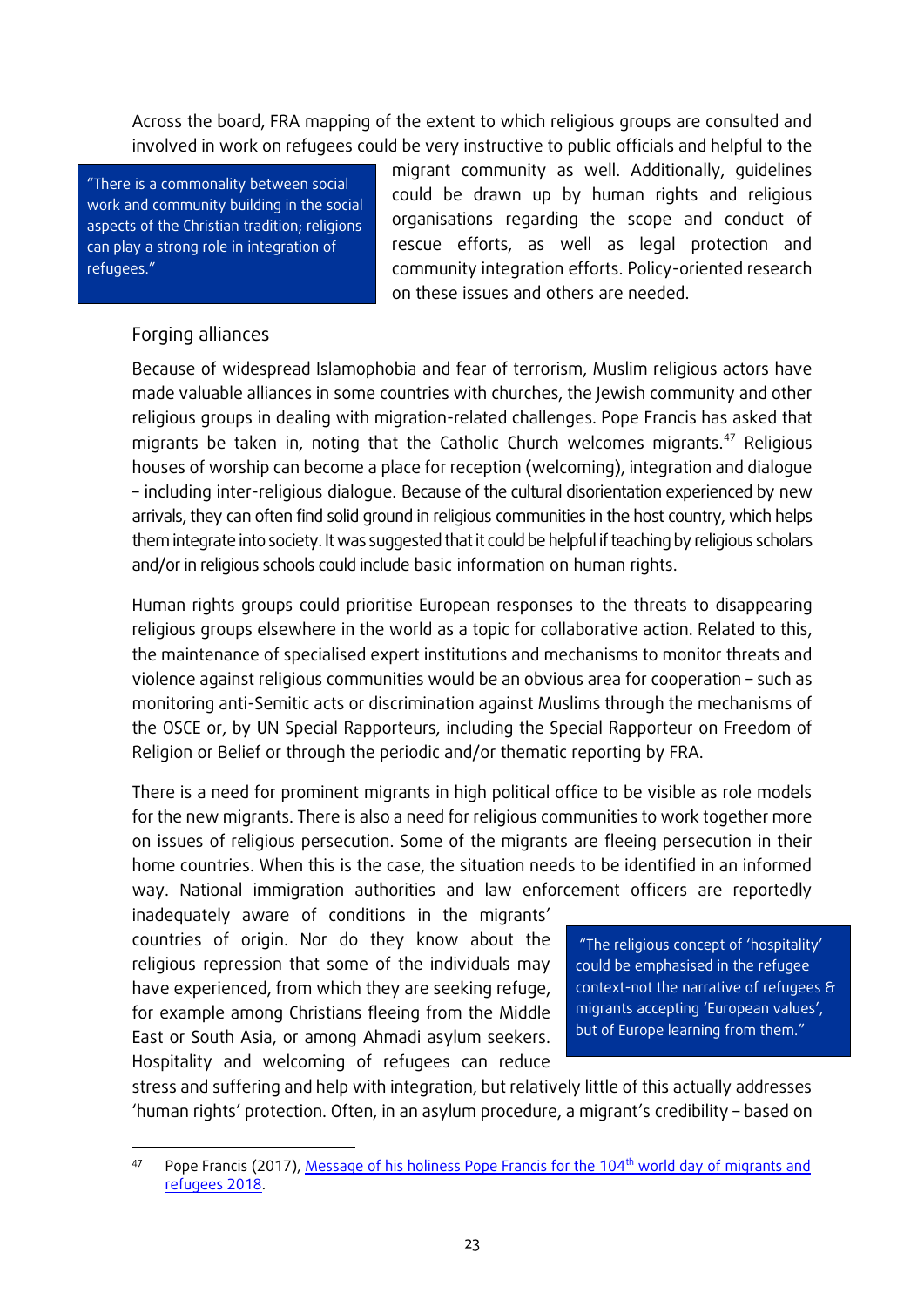his/her explanation of the rationale for leaving his/her country of origin – is rejected due to a simple lack of knowledge. More collaborative work between religious communities might be able to identify what were called 'ridiculous questions' in the refugee status determination process and enable immigration authorities to focus on actual indicators of persecution.

### Tolerance and adapting to new norms

On arrival in one northern EU country, many Muslim migrants were shocked to be received by a 'mixed' group of men and women. A local Imam tried to educate them, explaining that, from a religious perspective, there was nothing wrong with such diversity. But many people had never previously experienced this – or even heard such a rationale for mixing of the sexes. The same was true regarding LGBTQI persons, so local religious leaders also educated the newcomers by bringing an LGBTQI person inside the mosque to speak to the new arrivals. This illustrated to the migrants the importance of working together with representatives of other communities. In addressing the new challenges they faced, for example regarding the role of women, and LGBTQI persons, religious leaders also emphasised the value of collaboration with other NGOs. Too often, however, the national government has not engaged with the religious communities that have been proactive regarding the migration-related challenges; mutual support is essential.

### Knowing their rights

Religious communities and human rights actors could work together to better inform migrants of their rights. FRA could maintain a regular presence in key reception centers and co-operate with religious communities in spreading information on the rights of migrants. In addition to this, it would be important for FRA to conduct training of officials, particularly police and law enforcement, but also medical officials, on their legal/human rights and duties regarding the migrants. At the same time, FRA could also devote attention to education of religious leaders about their rights, and those of the migrants, as it is likely that the religious leaders will play an important role in aiding newcomers.

On entering Europe, the first thing that many migrants encounter is the effort by the EU to gather data for police and law enforcement purposes. Information is collected from migrants on arrival and handed over to law enforcement authorities to help identify criminals. Some of this information identifies their religious affiliations. The EU fears radicalised elements among the migrants as a potential threat. How can local religious and human rights actors ensure that law enforcement distinguishes between real and perceived threats, and that they fully respect each person's human rights? In some countries, there are counsellors hired to work with migrants. A lack of information and untrained police can create unnecessary frustrations.

Consider the issue of fingerprinting, which sometimes shocks migrants. Basic information as to the purpose and manner of fingerprinting must be provided and made available to migrants and counsellors, so the people affected understand they are not being treated as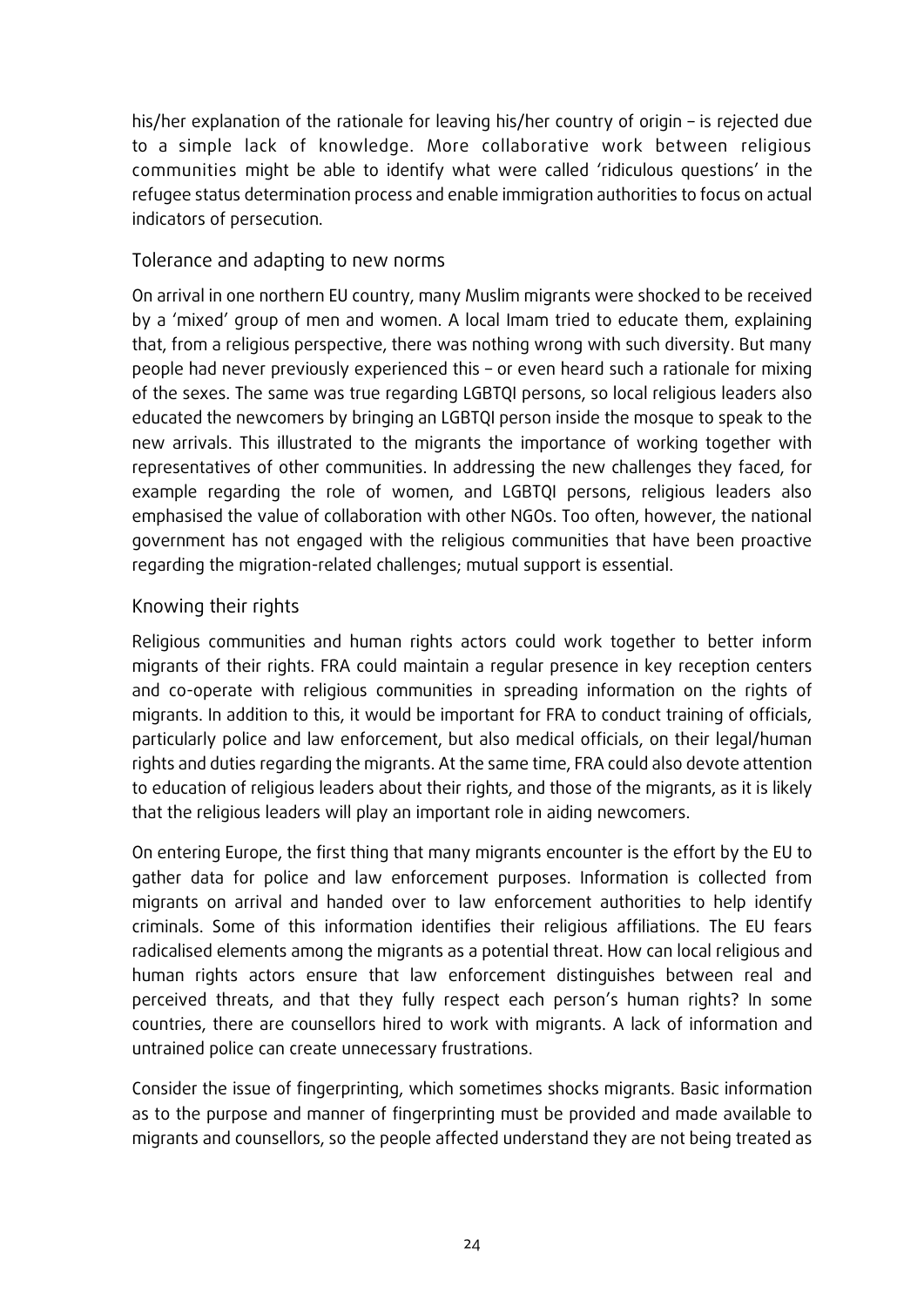criminals, but are actually being treated in a routine way.<sup>48</sup> The EU has a new Passenger Name Records Directive,<sup>49</sup> which allows religious identification of individuals (e.g. by reference to their dietary requirements). How this should or should not be explained or applied to new migrants needs to be sorted out, and human rights actors can help.

### <span id="page-24-0"></span>**Different actors, different focus**

It was noted at the meeting that persons active in religious communities commonly limit their actions-sometimes to their own co-religionists, or to local, grassroots (and thus smaller-scale) issues. Not everyone works on every issue. However, because religions have a global reach, they can (and often will) also take a global perspective. Different groups may reach different conclusions about the desired scope of their actions. It was also noted by some participants that some clashes between human rights actors and religious actors may be ideological and not religious. There is no need to demand full identification with every aspect of another person's worldview in order to work with them on human rights.

# <span id="page-24-1"></span>**Overcoming obstacles of joint action**

The paragraphs above have outlined effective ways for religious actors and human rights actors to collaborate to advance human rights protection in Europe. However, there are serious challenges in the path towards achieving such joint action. To start with, there are normative issues related to human rights discourse. Many states have made religion-based reservations to international human rights treaties<sup>50</sup> limiting their applicability to the state and the state's obligations to carry out the norms therein. Through such reservations as well as through demands for exclusion from rights obligations, equality can be rejected, critics can be silenced and harmful practices against women and girls and violence against LGBTIQ persons can be advocated. Freedom of religion and belief itself can be distorted. This challenge is a real and recurring one. Avoiding such a negative outcome is yet another reason for the religious actors and human rights communities to work together.

### <span id="page-24-2"></span>**Acting against violence in the name of religion**

**.** 

Although the United Nations had been wary of engaging with religion in the post-Cold War era, this appears to be changing particularly in light of the recently adopted Beirut Declaration on Faith for Rights and its 18 commitments which seek to operationalise items

See also FRA (2015)[, Fundamental rights implications of the obligation to provide fingerprints for](http://fra.europa.eu/sites/default/files/fra_uploads/fra-2015-fingerprinting-focus-paper_en.pdf)  [Eurodac,](http://fra.europa.eu/sites/default/files/fra_uploads/fra-2015-fingerprinting-focus-paper_en.pdf) FRA Focus 05/2015, Luxembourg, Publications Office, and FRA (2016)[, The impact of the](http://fra.europa.eu/sites/default/files/fra_uploads/fra-2016-opinion-06-2016-eurodac-0_en.pdf)  [proposal for a revised Eurodac Regulation on fundamental rights,](http://fra.europa.eu/sites/default/files/fra_uploads/fra-2016-opinion-06-2016-eurodac-0_en.pdf) FRA Opinion 6/2016, Vienna.

<sup>&</sup>lt;sup>49</sup> European Parliament and Council of the European Union (2016), DIRECTIVE (EU) 2016/681 of 27 [April 2016 on the use of passenger name record \(PNR\) data for the prevention, detection,](http://eur-lex.europa.eu/eli/dir/2016/681/oj)  [investigation and prosecution of terrorist offences and serious crime.](http://eur-lex.europa.eu/eli/dir/2016/681/oj)

<sup>&</sup>lt;sup>50</sup> See, for example, in respect of the Convention on the Elimination of All Forms of Discrimination Against Women (CEDAW), UNWOMEN (2006), [Reservations to CEDAW.](http://www.un.org/womenwatch/daw/cedaw/reservations.htm)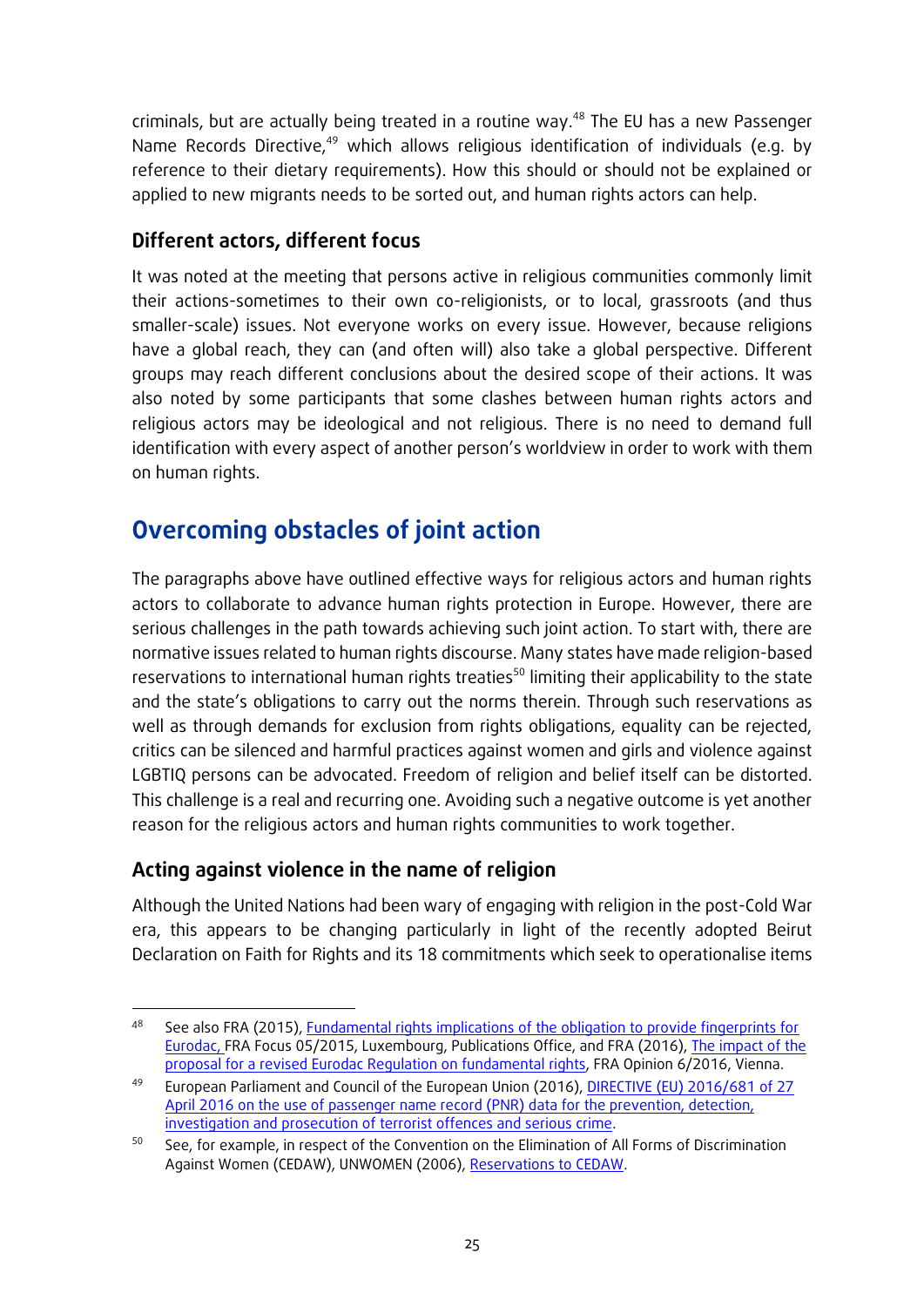in the earlier Rabat Declaration against incitement based on religious hatred.<sup>51</sup> The Beirut Declaration affirms "a common commitment to upholding the dignity and the equal worth of all human beings" and sets out several fundamental principles, including engaging independently but collectively in concrete action-oriented Faith for Rights (F4R) projects at the local level, and speaking out against any advocacy of hatred that amounts to inciting violence, discrimination or any other violation of equal dignity. Whether or not this is successful depends in large measure on whether religious leaders and civil society representatives worldwide accept the Declaration and begin to take action to implement its 18 commitments, perhaps beginning with commitments 12, 13 and 14. They could serve as an initial guide to joint advocacy action by a coalition of religious and human rights actors.

Beirut Declaration, commitments 12 through 14:

*"12. We aim to achieve that goal in a concrete manner that matters for people at the grassroots level in all parts of the world where coalitions of religious actors choose to adhere to this declaration and act accordingly. We will support each other's actions, including through a highly symbolic annual Walk of Faith for Rights in the richest expression of our unity in diversity each 10th of December in all parts of the world.*

*13. Articulating through the present declaration a common vision of religious actors, on the basis of the Rabat Plan of Action of 2012 and follow-up meetings, would provide the tipping point for disarming the forces of darkness; and help dismantling the unholy alliance in too many hearts between fear and hatred.*

*Violence in the name of religion defeats its basic foundations, mercy and compassion. We intend to transform the messages of mercy and compassion into acts of solidarity through inter-communal social, developmental and environmental faith-based projects at the local, national, regional and global levels.*

14. We fully embrace the universally recognised values as articulated in international human rights instruments as common standards of our shared humanity. We ground our *commitments in this F4R declaration first and foremost in our conviction that religions and beliefs share common core values of respect for human dignity, justice and fairness. We also ground these commitments in our acceptance of the fact that "Everyone has duties to the community in which alone the free and full development of his personality is possible" Our duty is to practice what we preach, to fully engage, to speak up and act on the ground in the defence of human dignity long before it is actually threatened."*

 $\overline{\phantom{a}}$ 

UN (OHCHR) 2012, [Rabat Plan of Action on the prohibition of advocacy of national, racial or](http://www.un.org/en/preventgenocide/adviser/pdf/Rabat_draft_outcome.pdf)  [religious hatred that constitutes incitement to discrimination, hostility or violence.](http://www.un.org/en/preventgenocide/adviser/pdf/Rabat_draft_outcome.pdf)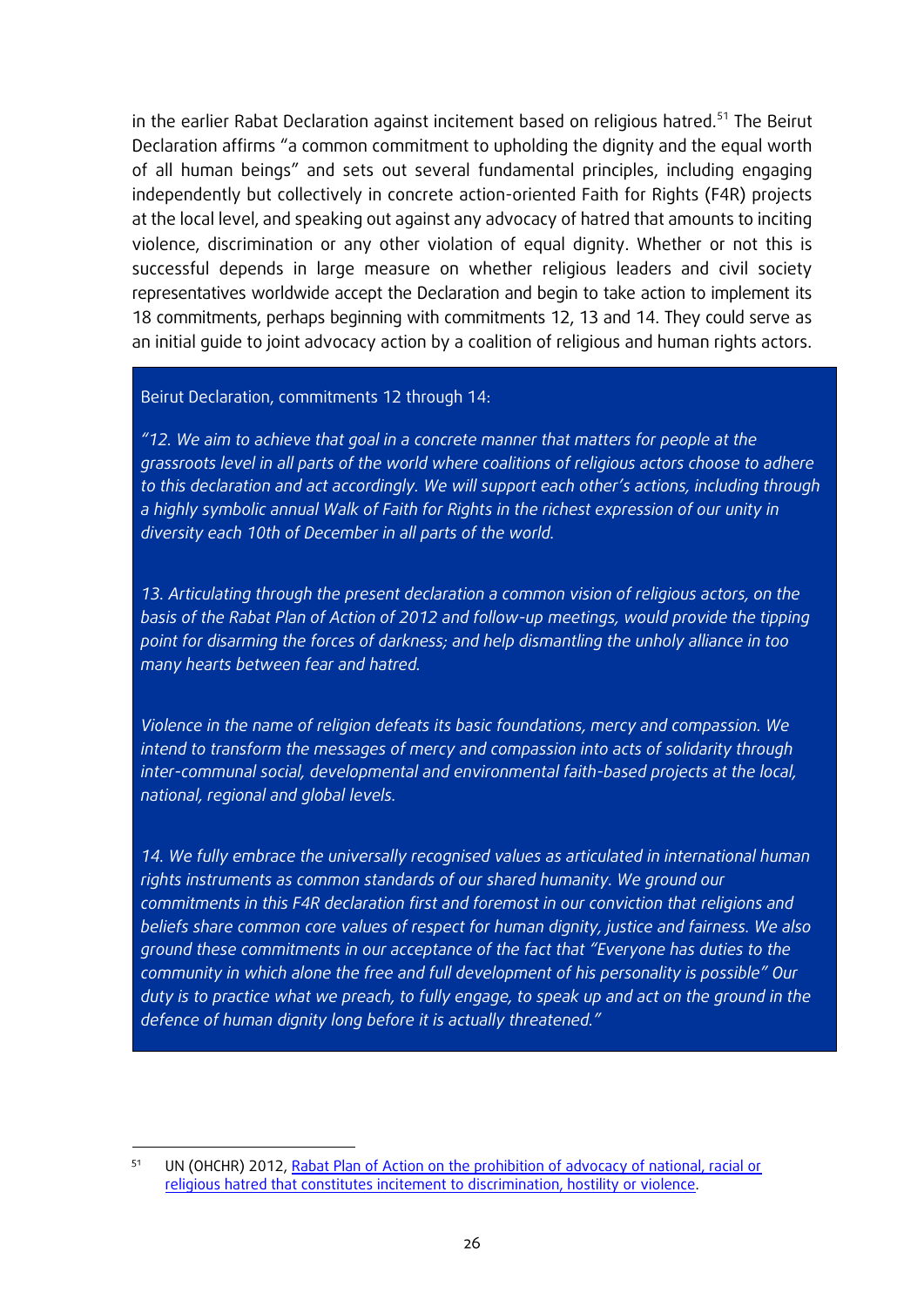### <span id="page-26-0"></span>**Encouraging dialogue**

In international human rights law, it is the state that takes on obligations to uphold human rights, not the individual or community-based groups. No reservations beyond those in accord with international treaty law can be accepted for state obligations. In the private sphere, however, individuals are free to hold other opinions, to debate and to disagree on human rights issues. When religious actors criticise human rights about what is and is not acceptable in their tradition, the solution to such roadblocks may be simply "to keep talking", particularly since mercy and reverence are common to so many religious traditions.

There are also challenges within religious traditions. Some traditional religious views are critical of human rights. Some religious actors have worked to overcome this by dividing up institutions and establishing new ones that are accepting and affirming of the human rights of all persons. One religious leader outlined some of the issues encountered when establishing a new, reform oriented house of worship. This effort was initiated as a way of fighting against the politicisation of Islam by Islamism. Her mosque has male and female imams, and works towards change within the religion. One of her goals is to see human rights discussed at religious schools and, in general, more education on religion within human rights curricula, and vice versa.

In the effort to develop new narratives to highlight issues facing refugees, schools could encourage students to write essays about root values of culture, whether it is a concept such as mercy, or a practical matter such as respecting the stranger.

### <span id="page-26-1"></span>**Enhancing literacy**

The challenge of illiteracy is significant, as it entails a lack of knowledge about both human rights and religions. This can only be overcome by substantial commitments to education of all relevant actors. Though they are relatively few of these, a growing number of judgements of the European Court of Human Rights address religious symbols in the workplace<sup>52</sup>, universities<sup>53</sup>, schools<sup>54</sup>, religious slaughter<sup>55</sup>, exemptions to duties in spheres such as education<sup>56</sup> and financial and health regulations affecting members of religious communities.<sup>57</sup> Some have expressed concerns that European Court of Justice Judgments in the religious sphere<sup>58</sup> particularly their impact on the right to wear religious symbols

**<sup>.</sup>** <sup>52</sup> ECtHR, *[Eweida and Others v. the United Kingdom,](http://hudoc.echr.coe.int/eng?i=001-115881)*  Nos. [48420/10,](https://hudoc.echr.coe.int/eng#{"appno":["48420/10"]}) [59842/10,](https://hudoc.echr.coe.int/eng#{"appno":["59842/10"]}) [51671/10](https://hudoc.echr.coe.int/eng#{"appno":["51671/10"]}) and [36516/10,](https://hudoc.echr.coe.int/eng#{"appno":["36516/10"]}) 15 January 2013.

<sup>53</sup> ECtHR, *[Leyla Şahin v. Turkey](http://hudoc.echr.coe.int/eng?i=001-70956)*, No. [44774/98,](https://hudoc.echr.coe.int/eng#{"appno":["44774/98"]}) 10 November 2005.

<sup>54</sup> ECtHR, *[Lautsi and Others v. Italy](http://hudoc.echr.coe.int/eng?i=001-104040)*, No. [30814/06,](https://hudoc.echr.coe.int/eng#{"appno":["30814/06"]}) 18 March 2011.

<sup>55</sup> ECtHR, *[Cha'are Shalom Ve Tsedek](http://hudoc.echr.coe.int/eng?i=001-58738) v. France*, No. [27417/95,](https://hudoc.echr.coe.int/eng#{"appno":["27417/95"]}) 27 June 2000.

<sup>56</sup> ECtHR, *[Osmanoğlu and Kocabaş v. Switzerland](http://hudoc.echr.coe.int/eng?i=001-170346)*, No. [29086/12,](https://hudoc.echr.coe.int/eng#{"appno":["29086/12"]}) 10 January 2017.

<sup>57</sup> ECtHR, *[Affaire Association Les](http://hudoc.echr.coe.int/eng?i=001-105386) Témoins de Jéhovah v. France*, No[. 8916/05,](https://hudoc.echr.coe.int/eng#{"appno":["8916/05"]}) 30 June 2011.

<sup>58</sup> CJEU, *[Samira Achbita, Centrum voor gelijkheid van kansen en voor racismebestrijding](http://curia.europa.eu/juris/document/document.jsf;jsessionid=9ea7d0f130d5fcd00835eb4045038fbca77ac6dcfebb.e34KaxiLc3eQc40LaxqMbN4PaNiMe0?text=&docid=188852&pageIndex=0&doclang=EN&mode=lst&dir=&occ=first&part=1&cid=289863) v G4S Secure [Solutions NV](http://curia.europa.eu/juris/document/document.jsf;jsessionid=9ea7d0f130d5fcd00835eb4045038fbca77ac6dcfebb.e34KaxiLc3eQc40LaxqMbN4PaNiMe0?text=&docid=188852&pageIndex=0&doclang=EN&mode=lst&dir=&occ=first&part=1&cid=289863)*, Case C-157/1514 March 2017.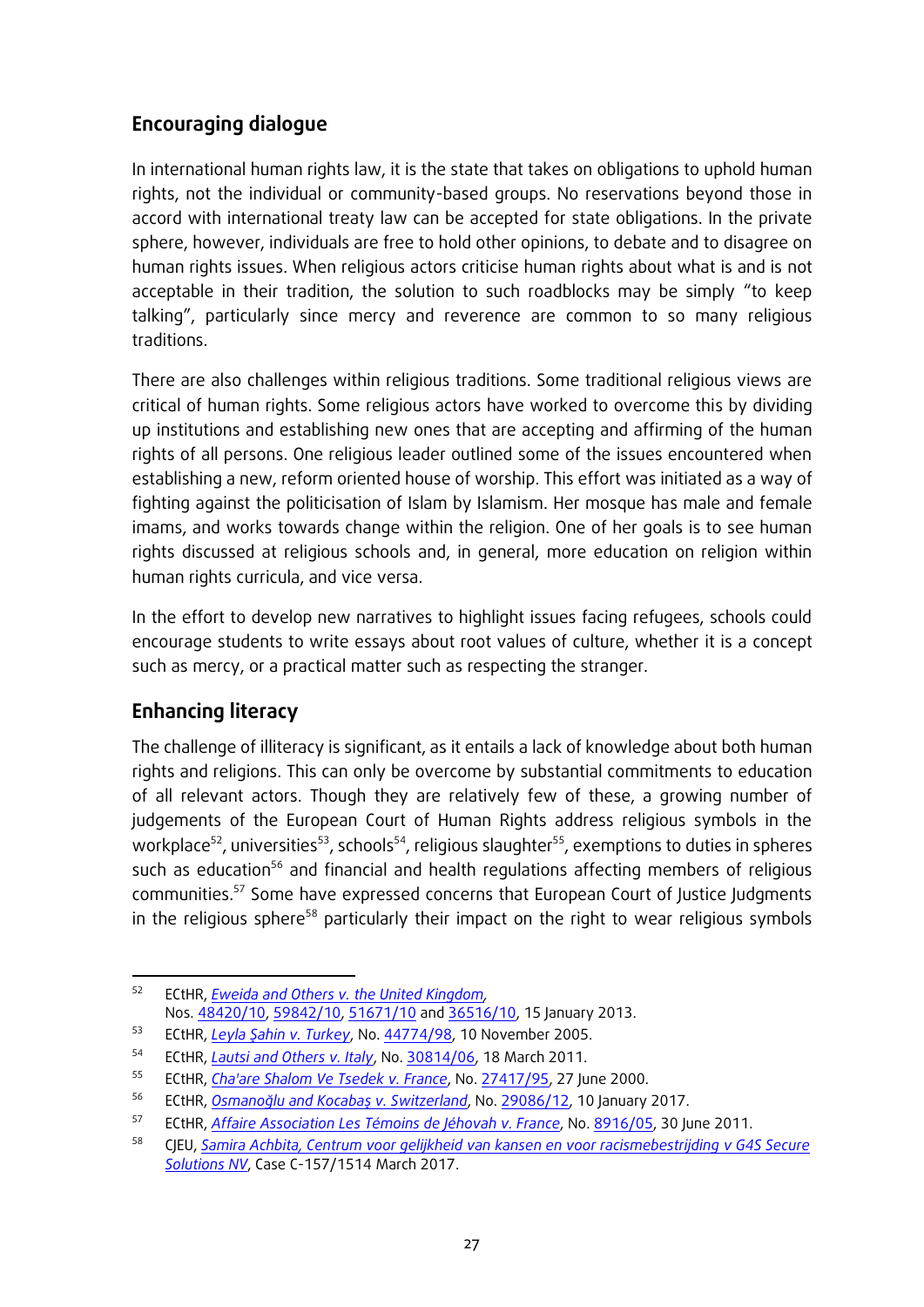more generally.<sup>59</sup> Questions were raised regarding the extent to which members of international bodies, such as those serving on UN committees and regional human rights courts who are issuing the decisions on religious topics, are literate about religion.

### <span id="page-27-0"></span>**Other challenges**

It was also suggested that another obstacle is simply a lack of personal courage and the need for individual energy and commitment from both human rights actors and religious actors if the two communities are to work more closely together.

Finally, among other problems impeding collaborative action, is 'the burden of history' – that human rights is perceived as 'Western' because of its origin, and that there is a complicated 'religious history' within Europe as well, as outlined earlier.

**<sup>.</sup>** 59 Amnesty International (2017) EU: ECJ [rules no violation in dismissal of women for wearing](https://www.amnesty.org/en/press-releases/2017/03/eu-ecj-rules-no-violation-in-dismissal-of-women-for-wearing-headscarves-at-work/)  [headscarves at work.](https://www.amnesty.org/en/press-releases/2017/03/eu-ecj-rules-no-violation-in-dismissal-of-women-for-wearing-headscarves-at-work/)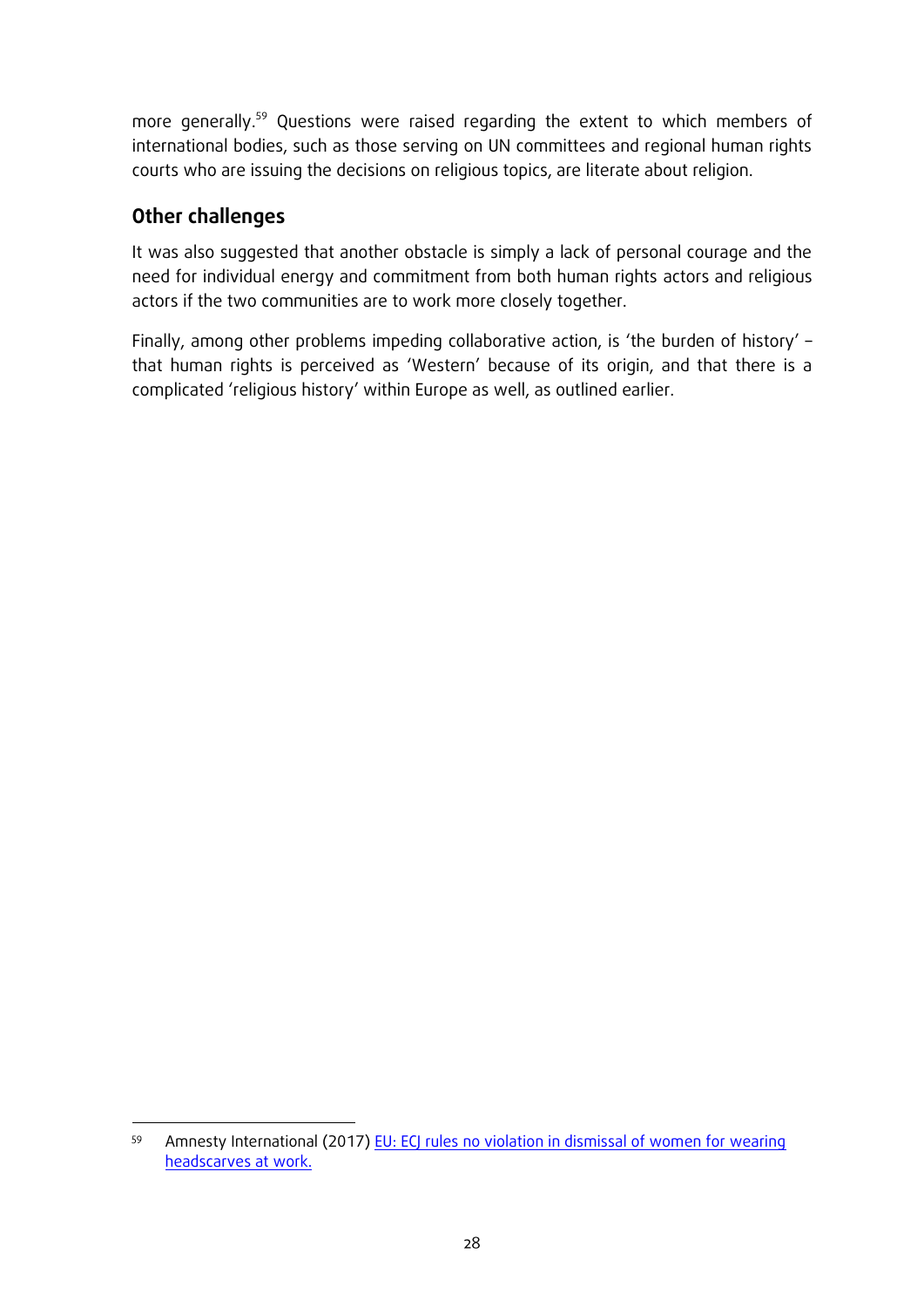# <span id="page-28-0"></span>**Action points that emerged from participants at the meeting**

### **General action points**

- Mutual dialogue between human rights actors and religious actors should be based on shared principles and values.
- The focus should be on cooperation based on mutual concepts and common concerns – 'You can't add religion and stir.'
- Religious groups ought to be supported to 'come to the table'.
- Shared spaces projects must engage with but not undermine religions and human rights.
- There is a need to find effective ways for religious and human rights actors to collaborate to advance human rights protection, and therefore to overcome challenges to joint action.
- There is a need to explore and identify opportunities and challenges faced in trying to realise common aims to advance the equal and inalienable rights of all persons. Common efforts could be developed for action programs aimed at spreading literacy, and overcoming poverty, violence against women, and other forms of abuse, as well as providing humanitarian aid.
- There is a need to reinforce interfaith training.
- Religious communities need to learn more about human rights and human rights groups need to develop greater religious literacy. In particular, there is a need to raise awareness on religion and human rights among diverse but key constituencies and multipliers, including:
	- o different religions;
	- o women, youth and academics;
	- o law enforcement personnel (such as police officers, judges and immigration officials) and EU and national level policymakers;
	- o service providers such as humanitarian groups, as well as religiously identified organisations that engage in human rights and social action;
	- o staff at European and international institutions.
- Such education should be broad, sustained, and cover conceptual as well as practical matters. These could include developing understanding of human rights, and understanding of religions; an understanding that religion may affect all human rights; the concept of freedom of religion, non-discrimination norms, rights of minorities and respect for freedoms of expression, association, as well as the rule of law. Better knowledge of and understanding of basic religious concepts could address concepts such as dignity, justice, mercy, and forgiveness, as well as facts about the pluralism and diversity within religions.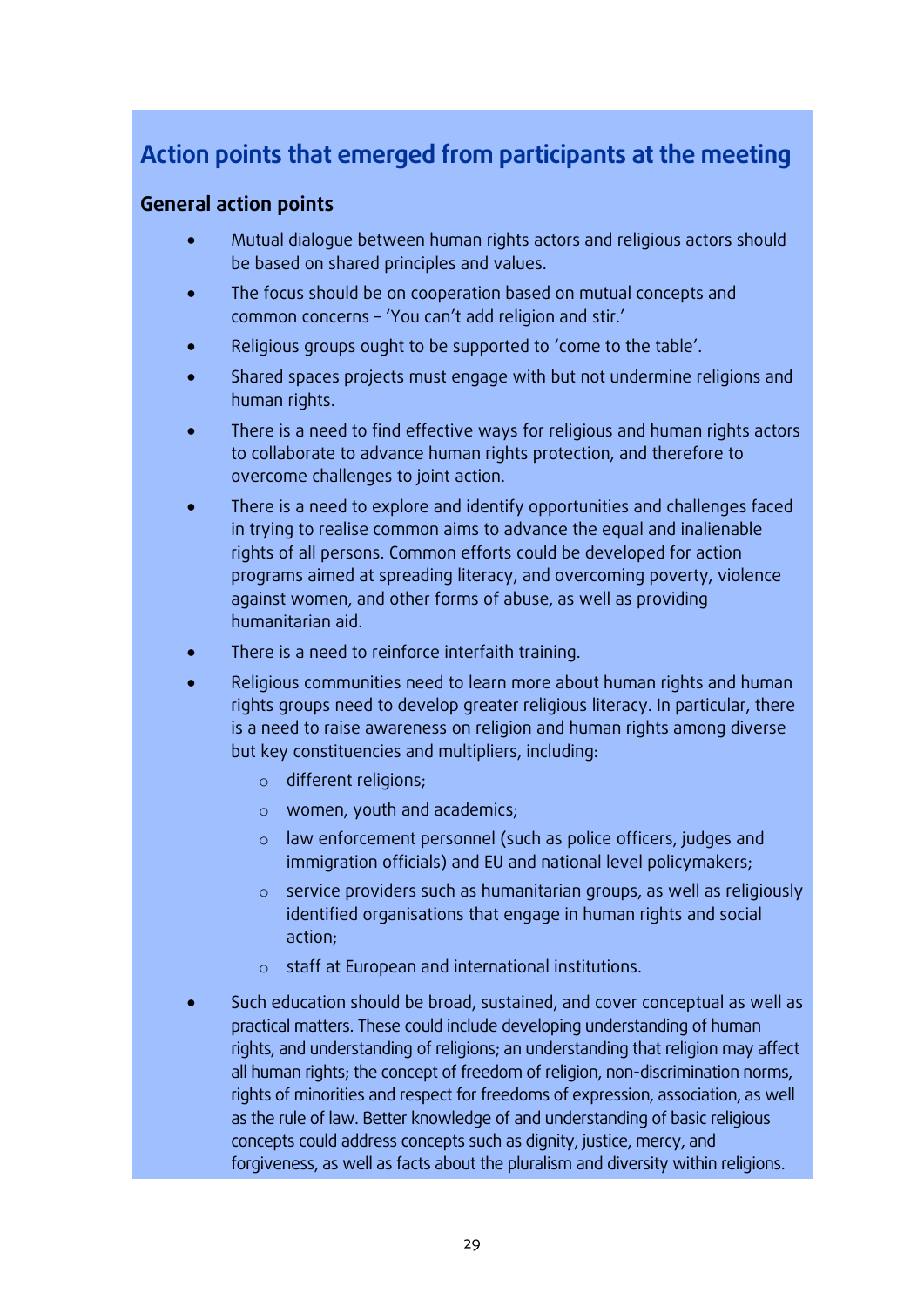### **Action points addressed to religious actors**

- Religious actors could consider addressing human rights issues and liaising with FRA, exploring ways to take ownership of dialogues and topics addressed; in addition, religious actors could consider ways of conducting intra-religious dialogues along with inter-religious ones. Among the topics to be addressed in such dialogues could be how each community would advance dignity, equality, justice, and non-discrimination.
- Religious actors should recognise collaboration is not a one-way effort: religious groups must also reach out to human rights actors, engage with them on the issues and not treat them as 'the other'. They should welcome the presence of human rights experts, including FRA staff, in their communities and introduce them to grassroots activists as well as relevant media and civil society organisations motivated by the same issues.

### **Action points addressed to FRA**

- FRA should continue to explore both the challenges and opportunities in trying to realise joint human rights aims together with religious actors.
- FRA should play a role in promoting and supporting the cooperation of religious and faith-based and human rights actors within the EU.
- FRA should seek to become a meeting space that brings groups together for dialogue and developing common strategies for action and encouraging social action by religious actors; consider contributing human rights assistance and expertise to inter-religious dialogue on human rights concerns, and consider conducting dialogues on a series of specific priority topics, such as how EU equality directives relate to religious actors. Topics selected would have to be developed together with both human rights actors and religious actors, ensuring that both religious groups and human rights actors feel a sense of ownership of the dialogues.
- FRA should expand its outreach to religious communities and religiously inspired civil society actors during country visits or presentations of its reports.
- FRA should prepare a paper mapping the human rights efforts of religiously inspired actors and religious communities.
- FRA should focus on and address the link between religion and contemporary migration-related challenges, including by:
	- o providing legal advice and information on the fundamental rights of arriving migrants and asylum seekers for both migrants and those welcoming the migrants;
	- o explaining such issues as fingerprinting so that new migrants do not feel they are being treated as 'criminals';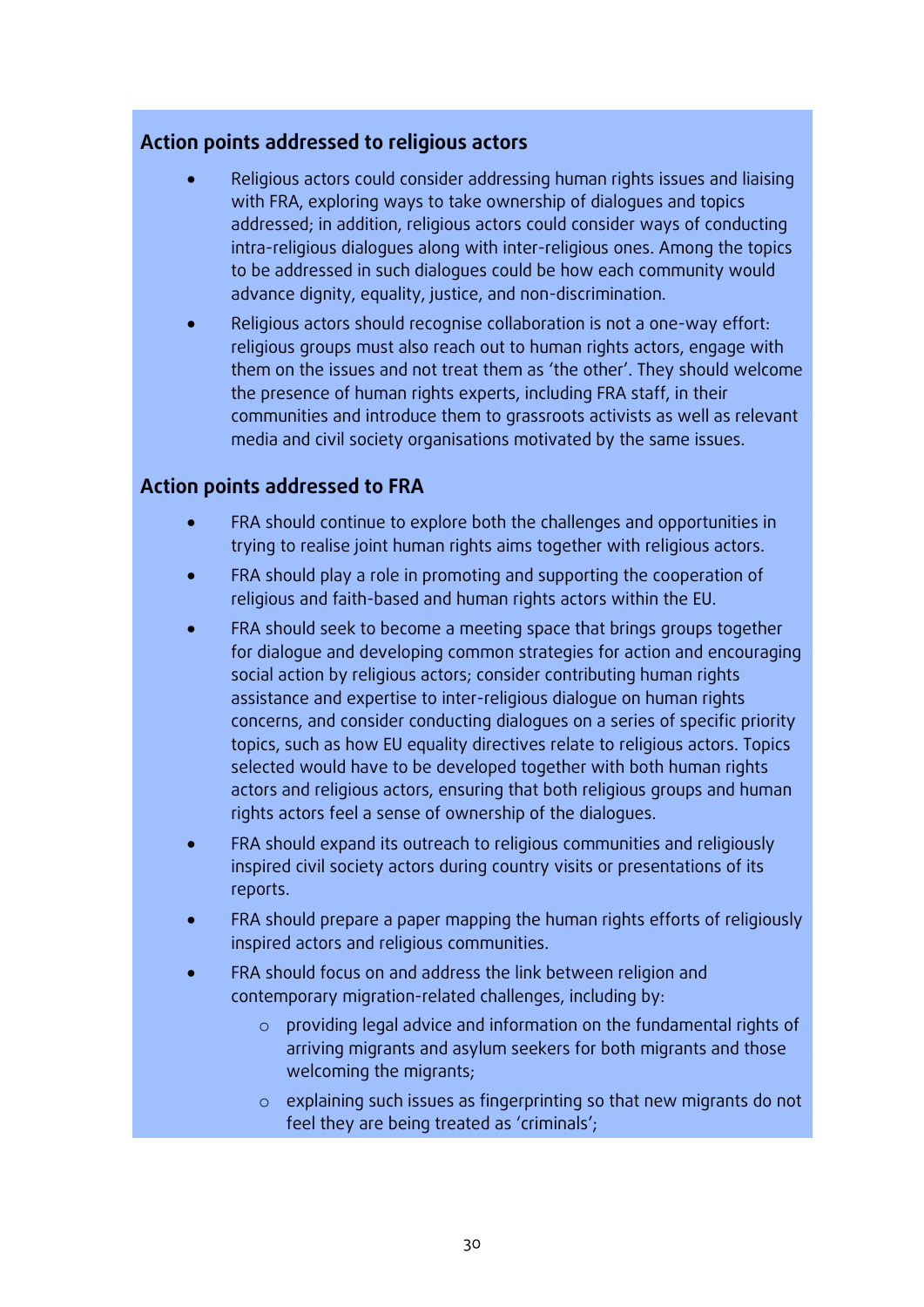- o advocating for a regular presence of human rights experts in key reception centres, perhaps together with members of religious communities.
- Future meetings of experts concerning religion and human rights and, where in line with its mandate, FRA should go beyond looking at shared space and consider other issues, including:
	- o mapping systematically how religion can contribute to the public sphere, and to the promotion and realisation of specific human rights;
	- o addressing some of the issues that are sources of controversy between religious and human rights actors such as religious slaughter and circumcision, as well as more controversial ones such as alleged allurement (as related to conversion); laws that attempt to exclude individuals from human rights obligations and nondiscrimination of LGBTIQ persons;
	- o engaging religious actors, including those active in the [Article](http://ec.europa.eu/newsroom/just/item-detail.cfm?item_id=50189) 17 [dialogue](http://ec.europa.eu/newsroom/just/item-detail.cfm?item_id=50189) and human rights actors active on migration issues; and
	- o in doing so, FRA should cooperate with other international organisations, such as the United Nations, the Council of Europe and the OSCE.

**FRA will consider these proposals but without prejudice to its independent mandate and its specific decision-making process.**